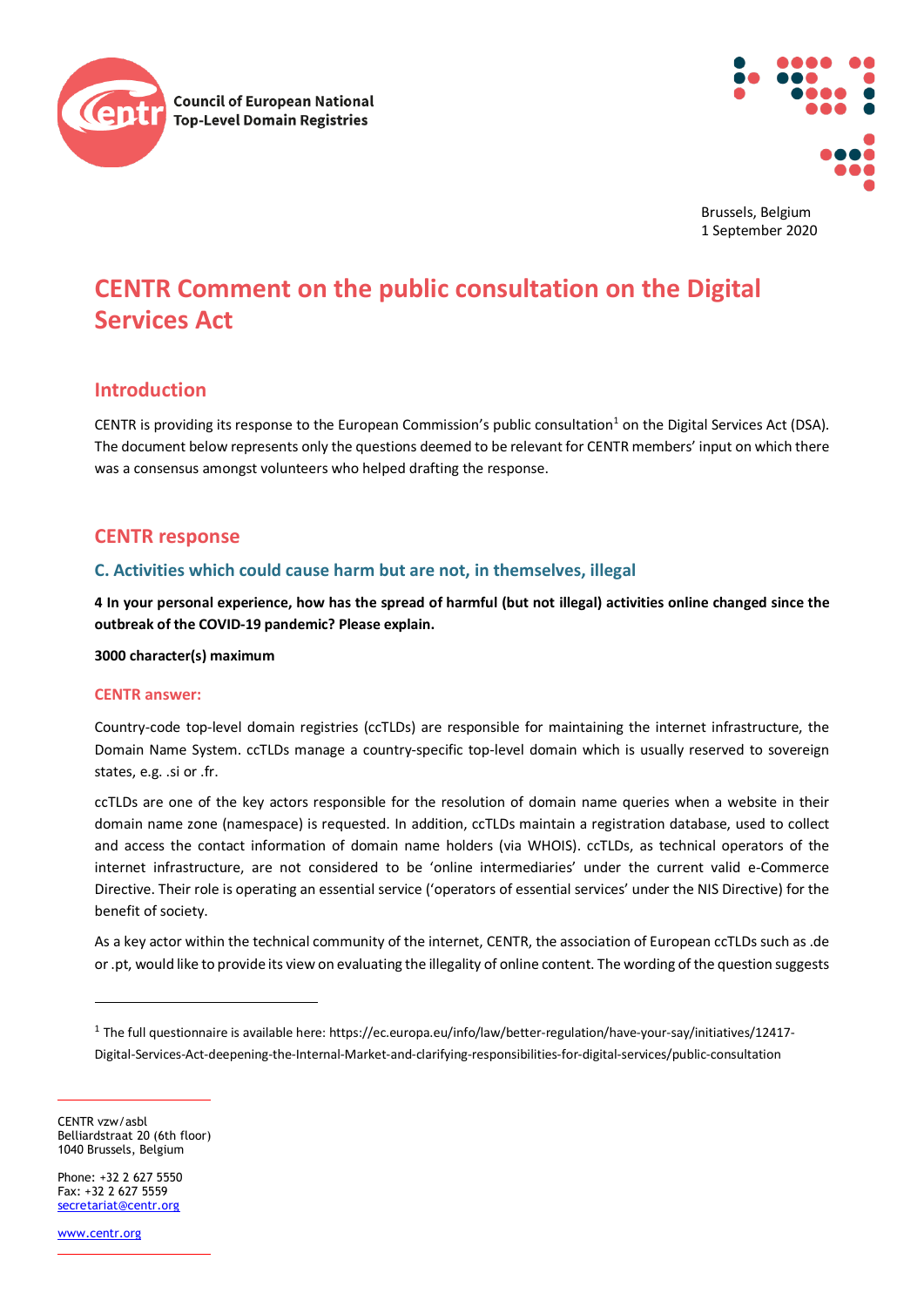

that digital service providers are already equipped with sufficient knowledge and resources to reliably distinguish between harmful and illegal content. Such assumptions are overzealous.

Online misconduct touches upon numerous legal areas: from hate speech to slander, to intellectual property rights infringement, to child sexual abuse material. In many of these areas the border between legal and illegal activity is not clear-cut, and subject to different interpretations across the Member States. An appropriate and proportionate evaluation of the content is necessary to determine whether it is legal or not. In addition, evaluating the legal classification of given content poses a challenge to all digital services, both in terms of increased risk of liability and valid legal powers to act upon it without the involvement of public authorities.

With COVID-19, claiming that disinfectants kill the virus is legal but can be harmful (i.e. people drinking bleach), but claiming that colloidal silver can cure the virus could possibly go against national and EU legislation and thus be illegal. Purely technical operators like ccTLDs lack the legal powers, in addition to resources, and expert legal and technical knowledge to be able to establish the (il)legality of content and provide legal certainty for end-users. Nor should they be required to.

During COVID-19, ccTLDs have not encountered any significant levels of abusive behaviour within their namespaces due to a close collaboration with public authorities who do the relevant content analysis within their given powers to do so. ccTLDs are not able to provide an assessment of whether levels of harmful content have increased (in comparison to illegal content), since the illegality of content is established by public authorities who can in return mandate a corresponding technical action from ccTLDs.

The following questions are targeted at organisations.

**3 What is your experience in flagging content, or offerings of goods or services you deemed illegal to online platforms and/or other types of online intermediary services? Please explain in what capacity and through what means you flag content.**

### **3000 character(s) maximum**

### **CENTR answer:**

Country-code top-level domain registries (ccTLDs) do not host any content and no content passes through their infrastructure. ccTLDs do not have a special authority or any specific technical advantage to effectively judge the legality of content online.

ccTLDs are responsible for operating and maintaining the Domain Name System (DNS). The DNS is a well-established network control protocol at the heart of the internet infrastructure – commonly thought of as the "phone book of the internet". It provides a neutral function to translate user-friendly domain names into numeric IP addresses. ccTLDs hold information necessary for users to navigate the internet but do not store or enhance content.

As ccTLDs are technical operators that do not have control over the content of websites, they rely on close cooperation with public authorities in responding to abuse online. In estimating the real harm and risk to the public, only competent public authorities can assess whether the activity on a website is illegal or not and has the mandate to act accordingly.

As such the content eventually needs to be flagged to public authorities. In most Member States we notice a range of different notification channels. This often makes it difficult for the consumer to identify the correct notification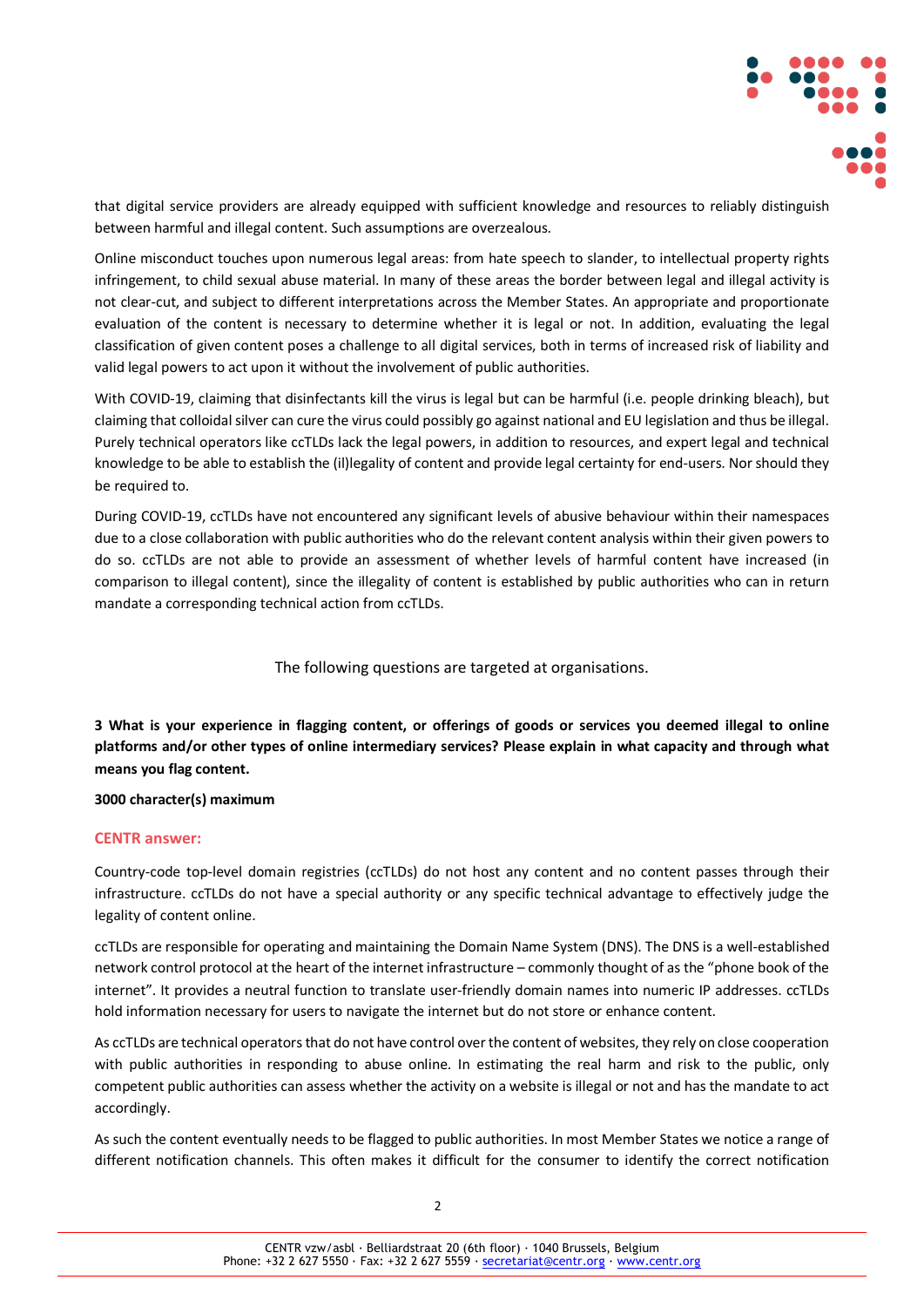

channel. CENTR, the association of European ccTLDs such as .de or .pt, believes a harmonised approach towards notification procedures by consumers to public competent authorities across the EU would be most helpful.

Each ccTLD registry has adopted its own policies and processes to ensure they are acting as responsible actors within the internet ecosystem. The approach of each ccTLD registry differs to reflect their size, type of organisation, relationship with their government and expectations of their local internet community, in addition to the limits of national jurisdiction.

While they have limited options, some ccTLDs are proactively addressing criminal activity and so-called technical or "infrastructure abuse" (e.g. algorithmically registered botnets, malware, phishing, etc). There is no universally accepted definition of what constitutes infrastructure abuse, hence, the level of action taken depends on the operator.

**10 What sources do you use to obtain information about users of online platforms and other digital services – such as sellers of products online, service providers, website holders or providers of content online? For what purpose do you seek this information?**

### **3000 character(s) maximum**

### **CENTR answer:**

Country-code top-level domain registries (ccTLDs) manage a registration database that is used to collect and access the contact information of domain name holders. Access to certain registration data is managed via the so-called WHOIS protocol that allows a user to retrieve various pieces of information about a domain name. The registry collects data to be able to contact the holder in case of dispute, technical problems, changes to the Terms and Conditions (T&C), missing payments, etc. ccTLD T&C usually explicitly require the domain holder to provide correct data and contact details upon registration and keep this information up-to-date. Providing false or incorrect data may be a violation of the T&C or in conflict with national legislation and can lead to the deletion or suspension of a domain name.

ccTLDs put a lot of time and effort into the maintenance of their registration database. This not only improves the quality of the registration WHOIS data, but also may have an indirectly positive impact on less abusive behaviour online, as it is unlikely that those with bad intentions would register a domain name using their correct personal information.

The actions and practices to maintain a high-quality database depend on factors specific to the registry, such as local legislation, size of the registry, the amount of registrations processed, etc. Some notable data verification examples include:

- High level screening of the data provided upon registration, to filter out obviously-false entries;
- Automated checks of provided data (for example, email address, phone number);
- Check of legal documentation provided by the registrant, in Member States where such requirement exists;
- Random verification of registration data of already-registered domain names;
- Verification of data in case of a complaint;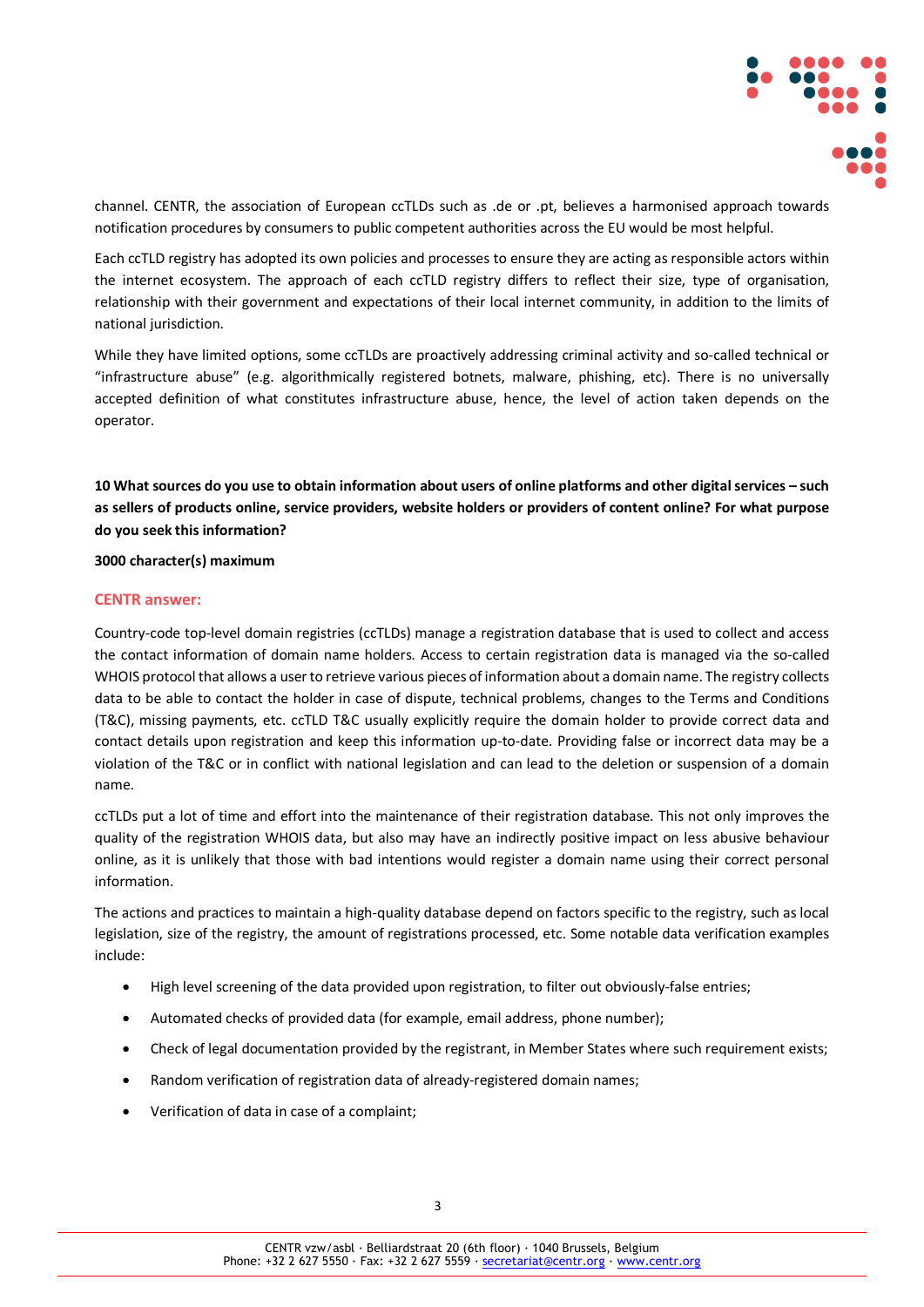

• Cross-checks of provided data with official databases (for example, valid postal code, existing phone number, company/organisation number or national identification number if such information is required upon registration).

It is important to note that many ccTLD registries have no direct contact with an individual or a company registering a domain name (i.e. domain name holder). Where this is the case, all contact, including providing and updating the registration data, goes via the registrar.

A registrar is a company that provides domain registration services to companies and individuals, directly or via a network of resellers. The registrar is accredited by one or more registries to offer domain names under their TLD. The registrar typically handles the registration process, whilst the registry manages the TLD of the requested name.

### **11 Do you use WHOIS information about the registration of domain names and related information?**

Yes

No

I don't know

### **12 Please specify for what specific purpose and if the information available to you sufficient, in your opinion?**

### **3000 character(s) maximum**

### **CENTR answer:**

Country-code top-level domain registries (ccTLDs) predominantly have a role of data controller and/or data processor when it comes to managing the WHOIS. The legal grounds for collecting WHOIS data are in accordance with the EU General Data Protection Regulation (GDPR) and other national data protection legislation corresponding to EU law. The most common ground for data processing among ccTLDs is for the "performance of a contract". The amount and specifics of publicly available WHOIS data depends on the jurisdiction and where applicable on national legislation. The majority of ccTLDs provide some form of access to non-public WHOIS data, primarily for law enforcement purposes and to the parties identified in a court order. The personal data processed by ccTLDs is strictly limited for the purposes identified in Article 6 of the GDPR.

The following questions are targeted at online intermediaries.

# **D. Transparency and cooperation**

### **1 Do you actively provide the following information (multiple choice):**

Information to users when their good or content is removed, blocked or demoted

Information to notice providers about the follow-up on their report

Information to buyers of a product which has then been removed as being illegal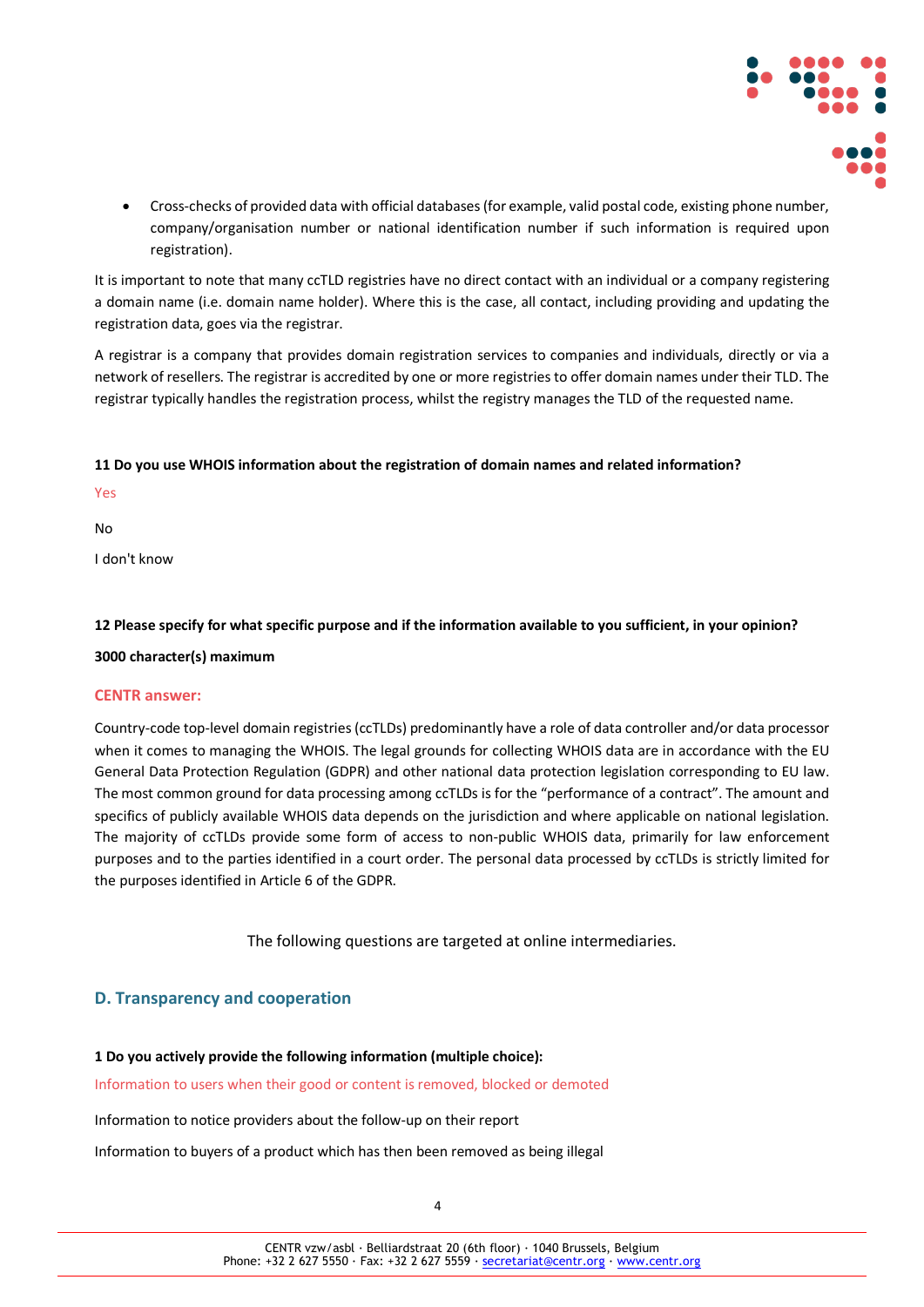

### **2 Do you publish transparency reports on your content moderation policy?**

Yes

No

### **3 Do the reports include information on:**

Volumes of takedowns and account suspensions following enforcement of your terms of service? Volumes of takedowns following a legality assessment? Notices received from third parties? Referrals from authorities for violations of your terms of service? Removal requests from authorities for illegal activities? Volumes of complaints against removal decisions? Volumes of reinstated content? Other, please specify in the text box below

### **4 Please explain.**

### **5000 character(s) maximum**

### **CENTR answer:**

Country-code top-level domain registries (ccTLDs) do not host any content and no content passes through their infrastructure. Due to their very limited technical role and lack of effective control over the availability of online content, ccTLDs cannot be considered online intermediaries under the currently valid legislative framework in the EU. Nevertheless, ccTLDs are responsible actors within the internet ecosystem and are committed to contributing to a comprehensive and effective approach against illegal online content. Some ccTLDs regularly report on the amount of suspended domain names (e.g. on an annual basis) based on notifications from public competent authorities in clearly criminal cases (according to the local laws).

Hereby, it is important to note that these reports do not concern content moderation. These reports are related to domain name suspensions in clearly criminal cases, after an appropriate notification from a public competent authority responsible for the corresponding enforcement activity.

Examples include:

- UK[: https://www.nominet.uk/news/reports-statistics/](https://www.nominet.uk/news/reports-statistics/)
- NL[: https://www.sidn.nl/en/internet-security/transparency-report](https://www.sidn.nl/en/internet-security/transparency-report)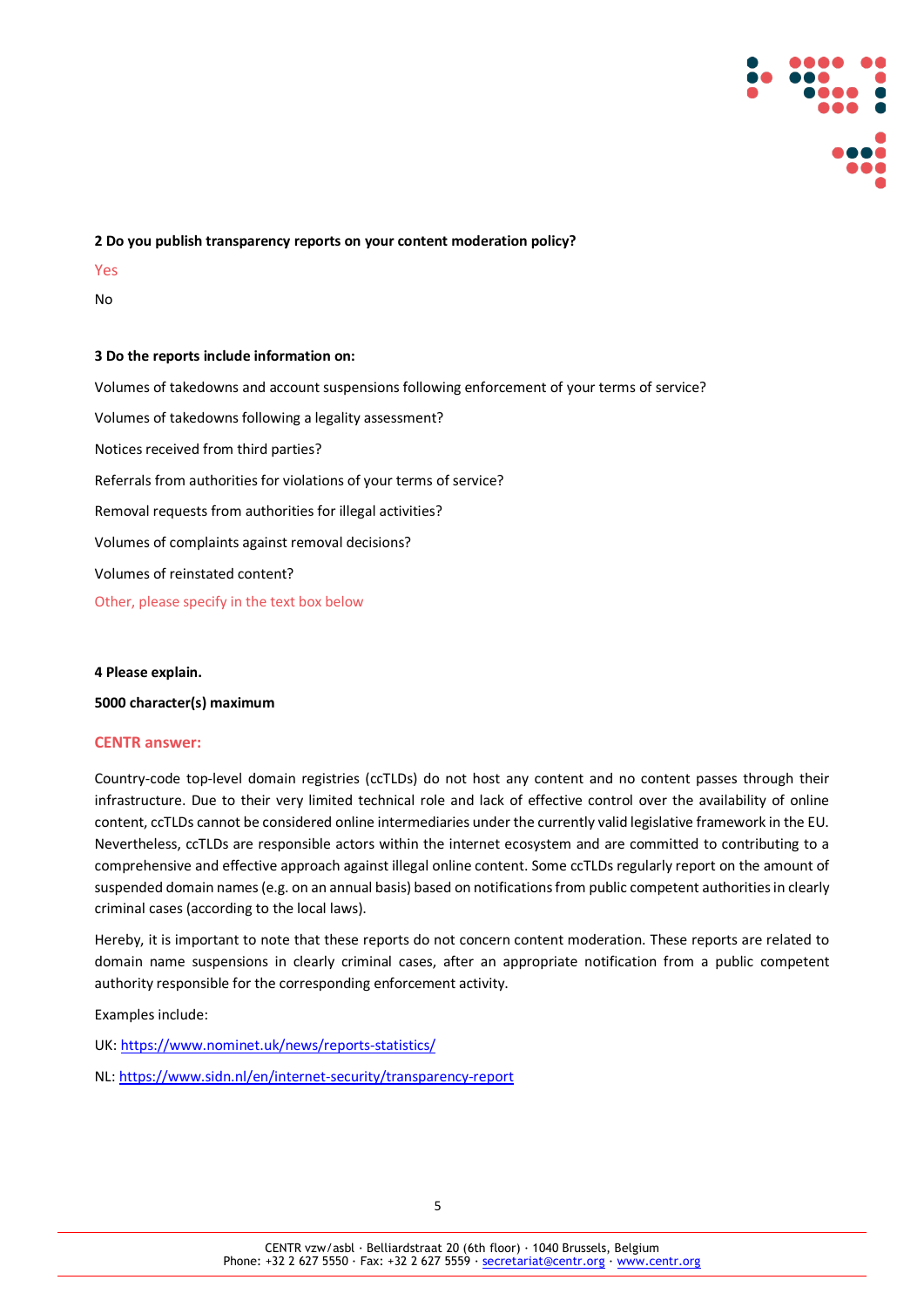

**5 What information is available about the automated tools you use for identification of illegal content, goods or services and their performance, if applicable? Who has access to this information? In what formats?**

**5000 character(s) maximum**

### **CENTR answer:**

The few country-code top-level domain registries (ccTLDs) that use automated tools to scan for potentially suspicious activity (e.g. fake webshops and/or phishing) provide regular public information about the use and effectiveness of these tools. These results are often presented in the form of publicly available research papers, public speaking commitments at different industry events and multistakeholder fora (e.g. ICANN, RIPE meetings), annual transparency reports, and/or informational resources (blog posts and FAQ) on ccTLD websites.

**6 How can data related to your digital service be accessed by third parties and under what conditions?**

Contractual conditions

Special partnerships

Available APIs (application programming interfaces) for data access

Reported, aggregated information through reports

Portability at the request of users towards a different service

At the direct request of a competent authority

Regular reporting to a competent authority

Other means. Please specify

**7 Please explain or give references for the different cases of data sharing and explain your policy on the different purposes for which data is shared.**

### **5000 character(s) maximum**

### **CENTR answer:**

Country-code top-level domain registries (ccTLDs) maintain authoritative name servers on the internet that hold DNS information about a particular domain. Each ccTLD maintains authoritative name servers for their managed TLD(s). Every authoritative name server provides information about all the delegations and complete DNS information (including IP addresses) about the section of the domain that is not delegated, which is called a zone. The DNS information provided by an authoritative name server on the internet is contained in a text file, called a zone file. In order for the domain-related services to be found on the internet and to be used, information about them must be in the zone file.

In addition to the information from the authoritative nameservers, ccTLDs also maintain the registration data (i.e. accessible via the WHOIS protocol).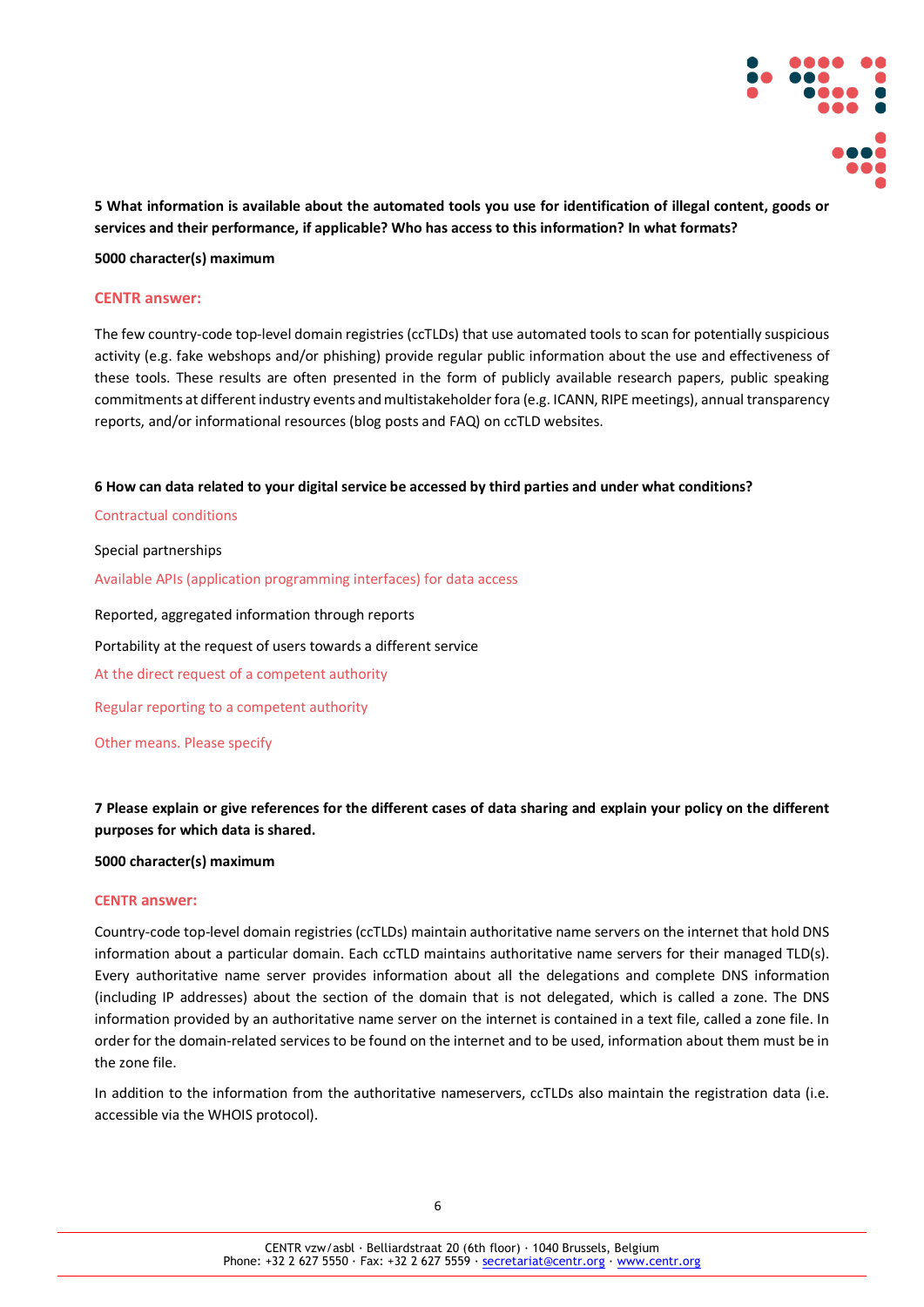

The access to zone files is governed by each ccTLD, according to their own policies and needs from their local internet communities (incl. law enforcement agencies, governments and end-users). Some ccTLDs provide public access to their zone files (incl. as open data), others upon special agreements with interested parties (e.g. licences). APIs used for providing access to zone files also depend on the ccTLD but in any case, all of the APIs common amongst ccTLDs are based on open standards (e.g. AXFR, SFTP, HTTPS etc).

Some ccTLDs share the lists of newly-registered domain names with public authorities like CSIRTs and consumer protection authorities who examine these lists under their own authority and alert ccTLDs when suspicious activity is detected. If activity that is clearly illegal is detected, ccTLDs take action upon the notice and instruction from a competent public authority.

The WHOIS tool is an important query and response protocol within the DNS system. The WHOIS allows a user to perform a search on a given domain (or IP address) and retrieve various information about its registration. Access to WHOIS is governed by the GDPR, as the WHOIS database contains personal information. Hence publicly available WHOIS information is redacted due to the GDPR. The vast majority of registries provide some form of access to nonpublic WHOIS. In most cases, access is provided via email for individual requests. Access is available to law enforcement, to parties identified in a court order and parties with 'legitimate interest' according to the GDPR. When providing access based on 'legitimate interest' it is most commonly the legal department that makes the judgement. When responding to individual WHOIS access requests, most ccTLDs respond within 1 - 3 days.

The following questions are open for all respondents

# **2. Clarifying responsibilities for online platforms and other digital services**

# **5 How should the reappearance of illegal content, goods or services be addressed, in your view? What approaches are effective and proportionate?**

### **5000 character(s) maximum**

### **CENTR answer:**

Removing illegal content from the internet is the only effective way to avoid content being accessed and consumed. Two parties have direct access to the content or the device that stores the content: the content publisher and the hosting provider. They should be the first to be contacted.

Where a domain name is used to facilitate access to content, the domain name holder may be the provider of the content and hosting, or be able to identify the provider. The country-code top-level domain registry's (ccTLD) authoritative database has information on all domain names registered under its TLD and may help to identify and contact the domain holder. The registry's database typically contains amongst other information on the domain holder, the domain registration (e.g. date of expiry) and the nameserver addresses related to the domain name.

When it is not possible to remove illegal content from the internet, which is the only effective solution, one might try to make it more difficult for users to find or access the content. On a ccTLD level, deleting or suspending a domain name is the only measure available for registries. The problem with measures at DNS level that are primarily targeted at tackling illegal content is that deleting or suspending a domain name may make it more difficult to find illegal content on the internet but does not solve the issue or the crime, as the content remains available for those who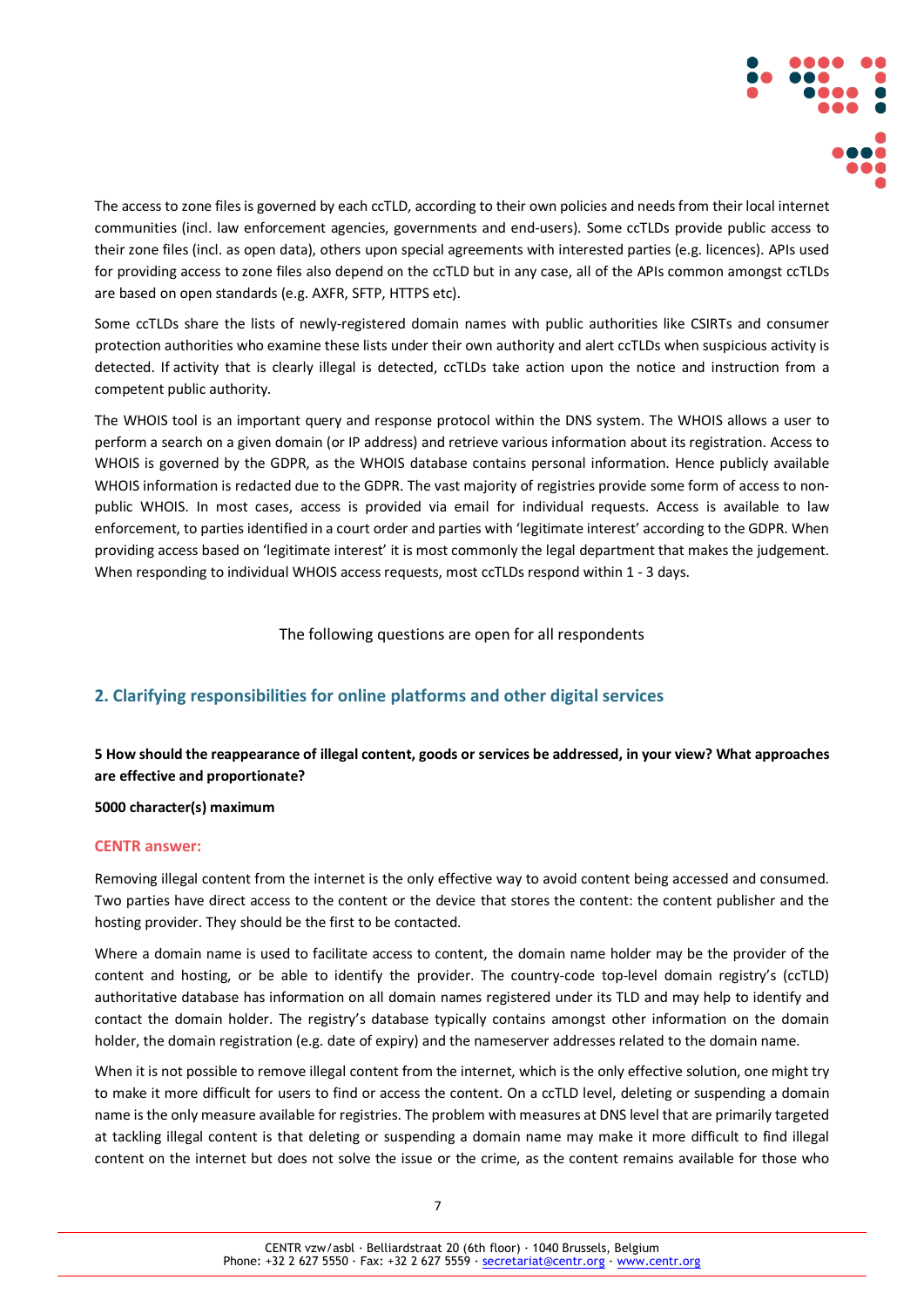

want to find it. Providers of illegal content can anticipate suspension action at ccTLD level and can take precautionary measures to further reduce the effect of the measure: a content provider, for example, might register multiple domain names under the same TLD or under different TLDs in different jurisdictions and let them all resolve to the same content under one or more IP addresses.

Deleting or suspending a domain name has an effect on all services that are reachable under the domain name and its subdomains: e.g. suspending the domain name of a social network will impact all users, not only those who uploaded illegal content. In addition, other services like e-mail also stop working. The technical ease with which domain names can be suspended and deleted raises the risk of over enforcement. The suspension of an entire domain name can have a drastic impact on businesses, institutions and public services that rely on the infrastructure provided by ccTLDs.

Therefore, taking action at DNS level and in connection to a domain name when illegal content is involved should always be the measure of last resort, when all other more effective means have been exhausted and the situation is a matter of urgency, after being assessed so by the competent public authority.

**6 Where automated tools are used for detection of illegal content, goods or services, what opportunities and risks does their use represent as regards different types of illegal activities and the specificities of the different types of tools?**

**3000 character(s) maximum**

### **CENTR answer:**

Automated detection systems to proactively seek for online abuse by country-code top-level domain registries (ccTLDs) are not panacea. If reputational feeds and blacklists from security companies are used for these automated detection systems, it is inevitable that some type of false positives can occur when legitimate domain names are flagged as suspicious. Therefore, human oversight is necessary and especially before the action on the infrastructure level is made (e.g. suspension or deletion of a domain name) to avoid disproportionate consequences for domain name holders.

Other proactive detection systems used within a few country-code top-level domain registries (ccTLDs) are used to crawl the domain name zone to seek out potentially abusive trademark infringements (e.g fake webshops). However, the tools used need to be constantly adapted as counterfeiters learn to circumvent these automated checks and adapt to the detection methods.

Additionally, close cooperation with competent authorities is necessary to verify whether the detected website is in fact malicious, as ccTLDs are not able to judge whether any content is in fact illegal. In the cases of using automated detection systems for identifying malicious content by ccTLDs, the actual suspension of a domain name is often performed by registrars. ccTLDs can only suspend a domain name in case of clearly criminal and unlawful content, as determined by court and other public authorities, in times of emergency and if all other available means have been exhausted (e.g. contacting the content provider and/or the hosting service provider, and/or the registrar who has the direct contractual relationship with the domain holder).

As a result of the limited effectiveness of these automated tools, their use and availability is very limited across the TLD industry.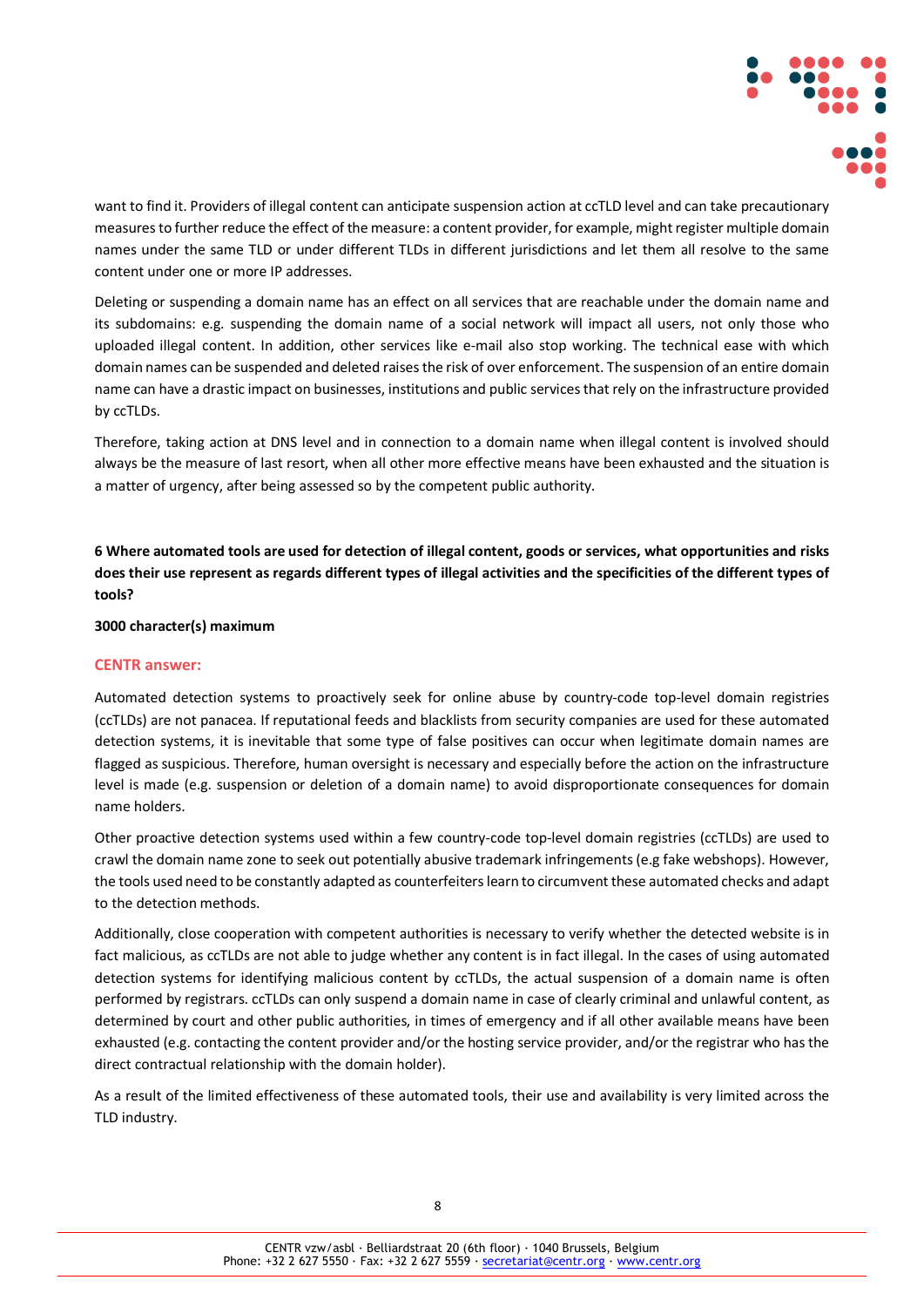

**8 What would be appropriate and proportionate measures that digital services acting as online intermediaries, other than online platforms, should take – e.g. other types of hosting services, such as web hosts, or services deeper in the Internet stack, like cloud infrastructure services, content distribution services, DNS services, etc.?**

### **5000 character(s) maximum**

### **CENTR answer:**

Country-code top-level domain registries (ccTLDs) are not considered to fall under the notion of 'online intermediary' under the currently valid legal framework in the EU, due to their technical nature and relationship towards the availability of content online. Unlike the purely technical intermediaries referenced in the e-Commerce Directive (ECD) as 'mere conduit' providers, at no point in time is content transmitted through the internet infrastructure managed by ccTLDs. Hence, any activities that ccTLDs might take in connection to illegal content linked to the domain name managed under their TLD, are based on ccTLDs' relevant policies and Terms and Conditions (T&C), derived from the national context and applicable jurisdiction.

National legal frameworks define which content is illegal, who has been given the authority to deal with it and which processes are permissible within the rule of law. Furthermore, ccTLDs have different requirements regarding who can register domain names. The combination of these requirements and the national legal framework influences what policies and initiatives the ccTLD develops to approach the issue of illegal content.

Close collaboration with law enforcement authorities and competent public authorities is of paramount importance to ensure that the essential service of maintaining the critical internet infrastructure is not disproportionately disrupted. As ccTLDs have no control, nor any more insight into online content than any other individual or an organisation surfing the web, most of the time making drastic changes to the internet infrastructure, like the DNS, in order to tackle illegal content (available via URL) is a disproportionate measure to respond to the availability of such content online.

Removing illegal content from the internet is the only effective solution that avoids the content being consumed and further distributed. It can be achieved by either deleting the content from the device on which it is stored or by disconnecting that device from the internet. Two parties have direct access to the content or the device that stores the content: the content publisher and the hosting provider.

ccTLDs only have one available measure to do anything about a domain name, and thus all services connected to the domain name, e.g. email address, all connected subdomains etc: the suspension of a domain name, i.e. its removal from the DNS. Any decision to delete or suspend a domain in connection to the content available on the website linked to the domain name should take into consideration all the consequences and balance with proportionality. The EU Consumer Protection Cooperation (CPC) Regulation clearly states that ordering ccTLDs to delete domain names should only be considered "where no other effective means are available to bring about the cessation or the prohibition of the infringement[...] and in order to avoid the risk of serious harm to the collective interests of consumers." For the legal clarity of operators, the foundation established by Article 9(4)(g) CPC Regulation should be maintained.

Some ccTLDs have established relationships with their domestic law enforcement agencies (LEAs) and/or national CERTs to improve trust and security in their ccTLD by expeditiously deleting or deactivating domain names which are used for criminal purposes, per special agreement or a procedure under the national legislation. A few ccTLDs have also developed automated detection systems to proactively monitor newly-registered domain names for potentially suspicious activity, incl. based on reputational feeds and third-party blacklists for "infrastructure abuse" (e.g. algorithmically registered botnets, malware, phishing). However, it is important to note that the majority of ccTLDs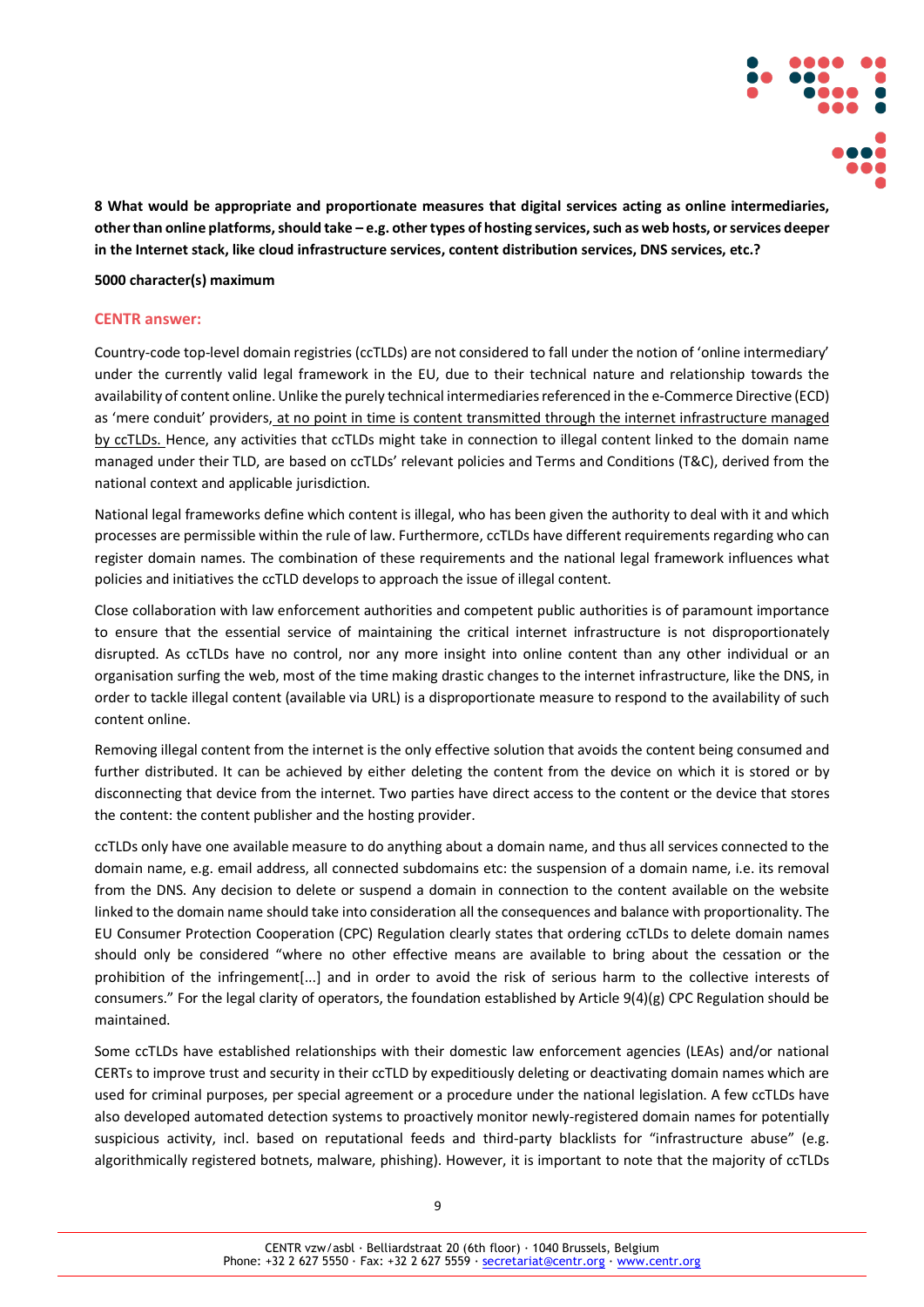

are SMEs, some of whom primarily perform manual checks of newly-registered domain names to assess whether these conform to the ccTLD T&C (e.g. data verification checks). It is a disproportionate burden on operators of essential services to actively scan their entire zone for all potentially suspicious activity. The latter should be primarily reserved for competent public authorities to assess and mandate an appropriate action, when the illegality of content is established. "Website content abuse" is very difficult to establish for a technical infrastructure operator like ccTLDs and requires specialised knowledge and resources that ccTLDs as SMEs normally do not possess.

Therefore, any potential widening of scope of the ECD and the limited liability regime within needs to evaluate whether bringing in additional actors without effective control over the content will serve the purpose of combating illegal content online. More sector-specific and tailored legislation might be preferable to address the shortcomings derived from the potentially outdated regime, instead of focusing on actors within the internet infrastructure stack.

**9 What should be rights and responsibilities of other entities, such as authorities, or interested third-parties such as civil society organisations or equality bodies in contributing to tackle illegal activities online?**

### **5000 character(s) maximum**

### **CENTR answer:**

Some country-code top-level domain registries (ccTLDs) have put special cooperation agreements in place with specialised law enforcement agencies or other public authorities who are responsible for seeking out any illegal activity within a particular namespace (e.g. fake webshops). Based on the authorities' research, a ccTLD receives lists of registrations that may be used in a problematic way on a regular basis. For all reported registrations an in-depth verification of the registrant contact data is initiated: This can lead to the activation of a procedure for revoking a domain name in case a domain name holder does not verify their registration details in due time.

These competent authorities must have the duty and responsibility to conduct due diligence when detecting the problematic use of domain names. This in return can provide legal clarity for domain name holders who can object and provide additional information if their domain names have been wrongly flagged.

Only 4 ccTLDs (BG, CZ, DK, EE) also use state-provided solutions or private solutions for the electronic identification of registrants (depending on the availability of such solutions in a concrete Member State). Some others are currently evaluating the integration of such solutions. With the use of eID solutions, a barrier for registering a domain name for the purpose of malicious activity is created in the first step of registration.

**14 In special cases, where crises emerge and involve systemic threats to society, such as a health pandemic, and fast-spread of illegal and harmful activities online, what are, in your view, the appropriate cooperation mechanisms between digital services and authorities?**

### **3000 character(s) maximum**

### **CENTR answer:**

Since the beginning of the COVID-19 pandemic, country-code top-level domain registries (ccTLDs) have been closely monitoring the numbers of domain name registrations, especially related to COVID-19. As the managers of top-level domains without any technical control over the content of websites, ccTLDs rely on close cooperation with public authorities in responding to COVID-19 related abuse linked to the websites under specific domain names in special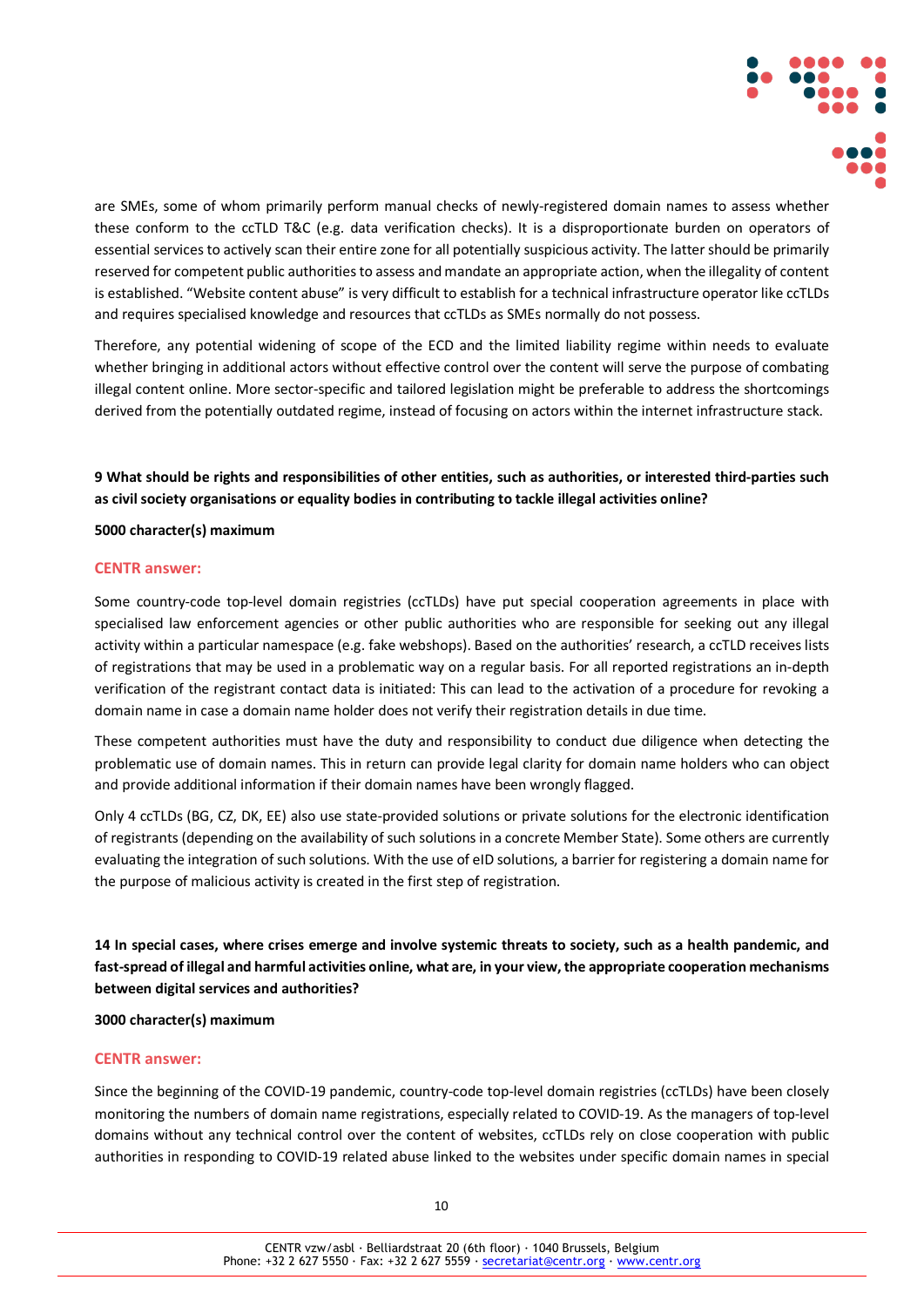

circumstances like the health pandemic. In estimating the real harm and risk to the public, only competent public authorities can assess whether an activity on a website is illegal or not and have the mandate to act accordingly.

The cooperation mechanisms with competent public authorities depend on ccTLDs and the specifics of their local jurisdiction. Some ccTLDs share the lists of newly-registered domains with law enforcement, CSIRT, and/or consumer and health protection authorities on a regular basis. However such an approach is not always permissible under national data protection legislation.

Special agreements are also concluded with the competent authorities, e.g. law enforcement, consumer and health protection, for a swifter cooperation in addressing malicious activity associated with domain names (such as fake webshops, counterfeit goods and medicine etc).

The key to these collaboration agreements is the fact that these competent authorities assess the malicious activity connected to a specific domain name and notify a ccTLD if it is in fact malicious and requires an action at DNS level. Additionally, any liability or accountability from such a decision is also reserved for the competent public authority who does the assessment and whose responsibility it is to ensure consumer protection in the EU.

### **15 What would be effective measures service providers should take, in your view, for protecting the freedom of expression of their users? Please rate from 1 (not at all necessary) to 5 (very necessary).**

- High standards of transparency on their terms of service and removal decisions **5**
- Diligence in assessing the content notified to them for removal or blocking **5**
- Maintaining an effective complaint and redress mechanism **5**
- Diligence in informing users whose content/goods/services was removed or blocked or whose accounts are threatened to be suspended - **5**
- High accuracy and diligent control mechanisms, including human oversight, when automated tools are deployed for detecting, removing or demoting content or suspending users' accounts - **5**
- Enabling third party insight e.g. by academics of main content moderation systems **4**
- Other. Please specify **5**

### **16 Please explain.**

### **3000 character(s) maximum**

### **CENTR answer:**

It is important to ensure that any illegal content is identified as such by impartial investigators, such as public competent authorities (e.g. courts) who have adequate powers to investigate and mandate an action from the service provider, including country-code top-level domain registries (ccTLDs), rooted within their local jurisdiction. Otherwise there is a threat of increase in the removal of lawful expression online, without due process for domain name holders. Considering the global nature of the internet and the fact that suspending a domain name will have a global and farreaching consequence on all end-users, it is by default disproportionate to mandate changes to the underlying internet infrastructure to address the availability of specific content that might be unlawful in one Member State but not in another. Apart from issues relating to child sexual abuse, there is little international consensus on what clearly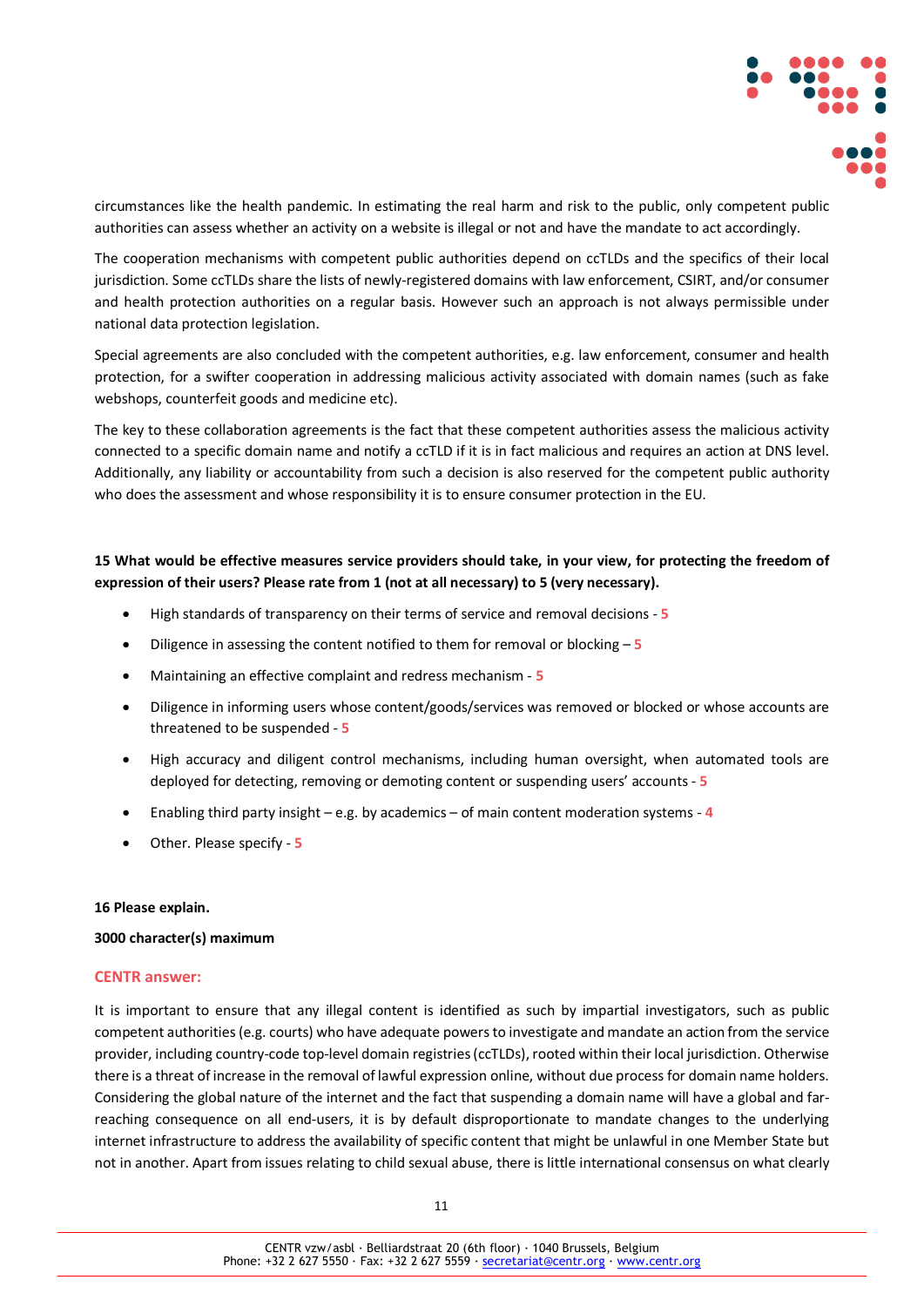

constitutes illegal content that private parties should react and act upon. What is allowed in one jurisdiction may be prohibited in another. To ensure that fundamental rights and freedoms (e.g. freedom of expression) are considered, it should be the courts that decide if online content is illegal or not. In this way, the EU and Member States uphold the interest of legal certainty for private parties and individuals. When the courts decide if content is illegal or not, they also consider important principles such as proportionality and necessity, which is vital when taking action against online content.

**17 Are there other concerns and mechanisms to address risks to other fundamental rights such as freedom of assembly, non-discrimination, gender equality, freedom to conduct a business, or rights of the child? How could these be addressed?**

### **5000 character(s) maximum**

### **CENTR answer:**

To ensure that other fundamental rights (e.g. freedom to conduct business and right to a fair trial stemming from Articles 16 and 47 of the EU Charter on Fundamental Rights respectively) are adequately taken into consideration in disputes around potentially illegal content, it should primarily be the courts that decide if online content is illegal or not. In this way, the EU and Member States uphold the interest of legal certainty for private parties and individuals. It is also noteworthy that in the cases of disputes regarding striking a balance between two or more competing fundamental rights, it is primarily a task for the courts.

Suspending a domain name in relation to website content is a disproportionate measure taken at the level of the internet infrastructure and before resorting to this measure, an appropriate balancing act needs to be made. Suspending the domain name of a social network or blog site where individual users can post their own content or create a personal blog will impact all end-users; not only those who posted illegal content but also all those who posted their personal pictures, expressed a political opinion, businesses that use the site for promotion and ecommerce, etc. When suspending a domain name, all services linked to the domain name, for example email, immediately stop working. Therefore, suspending a domain name may have a major impact on the opportunity and right to conduct business.

### **II. Reviewing the liability regime of digital services acting as intermediaries?**

**2 The liability regime for online intermediaries is primarily established in the ECommerce Directive, which distinguishes between different types of services: so called 'mere conduits', 'caching services', and 'hosting services'. In your understanding, are these categories sufficiently clear and complete for characterising and regulating today's digital intermediary services? Please explain.**

### **5000 character(s) maximum**

**For hosting services, the liability exemption for third parties' content or activities is conditioned by a knowledge standard (i.e. when they get 'actual knowledge' of the illegal activities, they must 'act expeditiously' to remove it, otherwise they could be found liable).**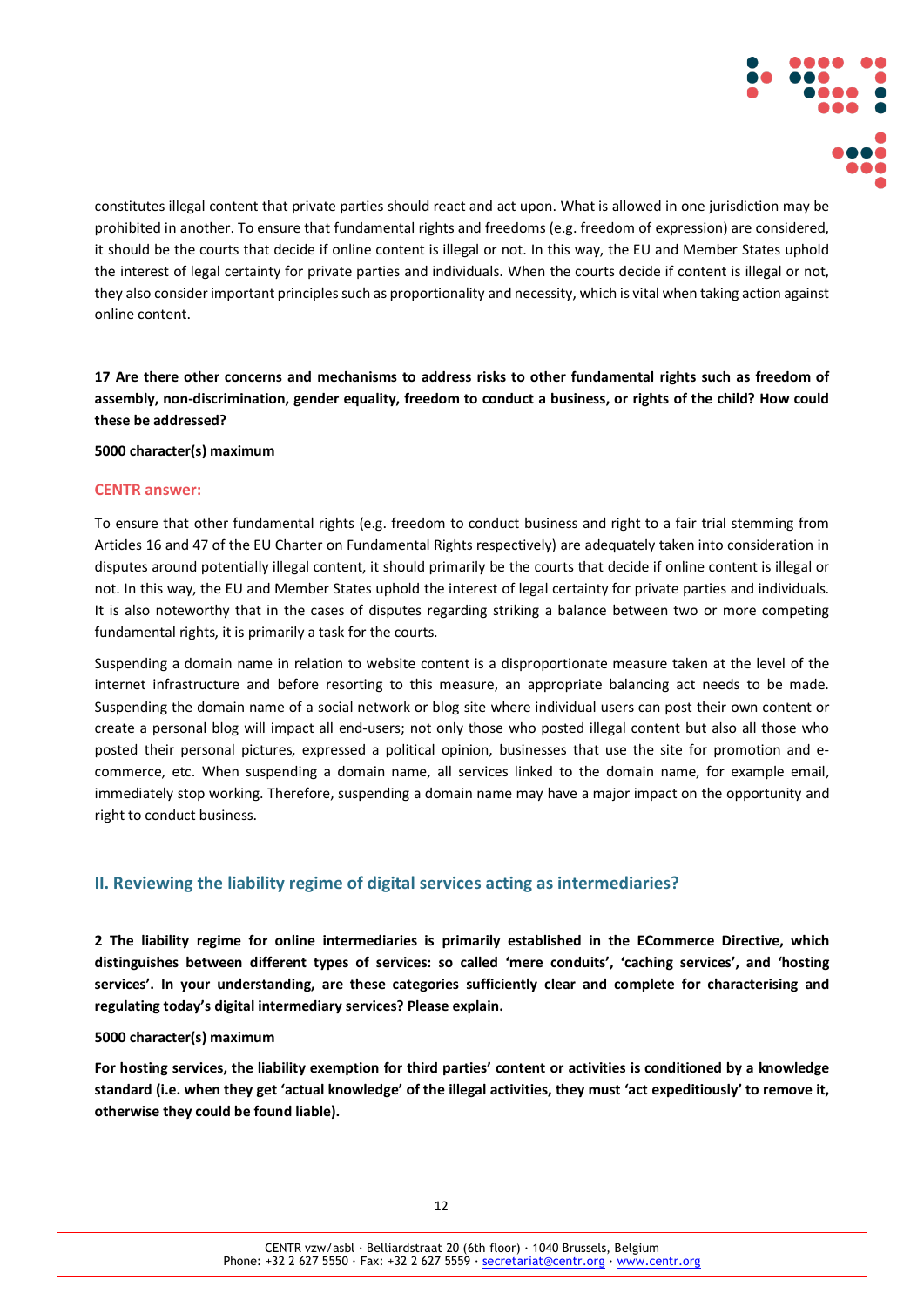

### **CENTR answer:**

The E-Commerce Directive (ECD) is a cornerstone legislation for governing the freedom to provide information society services across the EU. In the last 20 years it has established several important principles for the currently valid intermediary liability framework. Country-code top-level domain registries (ccTLDs) have never been considered to fall under the scope of the ECD due to their role of operating the underlying internet infrastructure that is needed for the e-commerce services to exist.

The basic underlying idea behind the ECD and the actors it governs is the actual control over illegal content, either by virtue of actually hosting the content on its infrastructure or transmitting the content over the wire by making accidental or temporary copies of it to provide its service. All the principles codified in the ECD, including the Notice & Action procedure, are founded on this underlying principle of actual control over content. None of this happens at any point of time within the infrastructure managed and controlled by ccTLDs (i.e. the Domain Name System). Hence, even if a ccTLD is notified of potentially illegal content online, it can do nothing that effectively removes that particular content.

Before re-opening the ECD, the Commission needs to evaluate whether bringing under its scope any additional actors without effective control over the content will serve the purpose of combating illegal content online. More sectorspecific and tailored legislation might be a preferable way to address the shortcomings derived from a potentially outdated regime. The existing rules need to be assessed to see if they are still fit for purpose and it is of paramount importance to retain the technological neutrality that will stand the proof of time, irrespective of new services brought to the market. The underlying principle of control over content and the notion of intermediary need to be retained, as the availability of illegal content needs to be addressed as close to its source as possible.

### **3 Are there elements that require further legal clarification?**

### **5000 character(s) maximum**

### **CENTR answer:**

There has been extensive research in the area of notifications sent to intermediaries to act upon specific content and the lack of clarity therein (so-called notice and action procedure, hereinafter N&A). It is necessary to make sure that the role of all actors within the content moderation ecosystem is assessed, and not only affects service providers: This includes 1) clarity on investigative and enforcement powers for existing competent public authorities when approaching (different) service providers with notifications; 2) the role and technology used by professional service providers in notification activity, e.g. law firms or enforcement agencies; 3) automated notifications; 4) the quality of notifications and potential consequences when the notification does not meet a particular professional standard.

The role of different service providers and their operational specifics, together with an adequate human rights impact assessment needs to be taken into consideration. Service providers differ based on their size, business model and ultimately on their technical level in facilitating the distribution of content. There should be a clear distinction between the role and ultimately the responsibilities of online intermediaries who have effective control over content on the one hand, and the technical infrastructure operators who do not transmit any content on their managed infrastructure on the other. The notification procedures should ultimately differ based on that role of intermediary and their technical and operational capacity.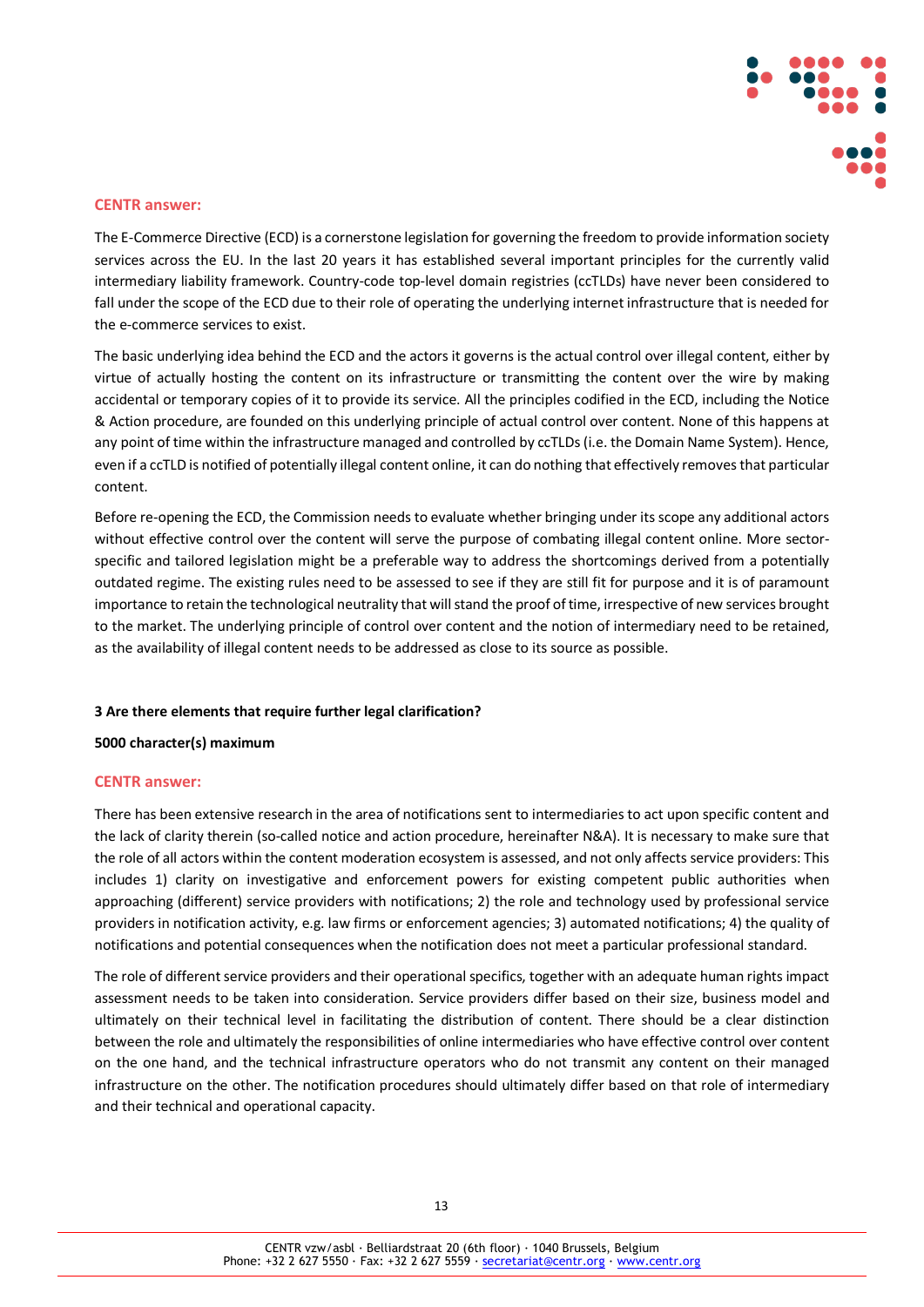

Additionally, since notifiers are an important part of triggering the N&A procedure under the e-Commerce Directive (ECD) and subsequently the potential removal or a take-down, the question of bearing liability for over-removal by notifiers should also be considered, as the liability burden should not only be borne by service providers.

We believe that the existing valid EU legislation should guide the inception of the DSA. The existing Consumer Protection Cooperation (CPC) Regulation already envisages an appropriate tiered mechanism when approaching content that poses "serious harm to the collective interests of consumers". We believe a similar approach could also guide the N&A procedures targeted at different service providers: in exceptional circumstances, when specifically grave illegal content poses a serious and actual harm to users collectively, when no other means are available to the competent public authority, a country-code top-level domain registry (ccTLD) can be ordered to transfer a domain name to the competent public authority, upon receiving confirmation from the authority that all other means have been exhausted, including by addressing the online intermediaries with actual control over the content online (Article  $9(4)(g)(iii)$ ). As in the CPC regulation, this option should be reserved for exceptional circumstances only due to the potential disproportionate collateral damage to other services benefitting from the same infrastructure and due to the fact that the technical role of ccTLDs is significantly different from the role of online intermediaries under the ECD.

**4 Does the current legal framework dis-incentivize service providers to take proactive measures against illegal activities? If yes, please provide your view on how disincentives could be corrected.**

**5000 character(s) maximum**

### **CENTR answer:**

Legal scholars have pointed out that the currently valid framework in the e-Commerce Directive (ECD) does not provide enough incentives for service providers to take proactive measures. Currently the notion of active nature discourages service providers from taking more preventive measures in fear of losing their safe harbour protection (this has been particularly demonstrated by legal scholars in regard to hosting service providers). The notion of the passive/active nature of intermediary service providers needs to be, therefore, further clarified to incentivise service providers to do the right thing. The 'active' role that triggers liability should most likely be transformed to a more editorial role where the service provider uses its unique role to enhance content in the context of "effective control" over that content. Any proactive measures to detect potentially illegal content should not automatically strip the service provider from its liability exemption.

In any case proactive measures should be subject to accountability and transparency provisions. No proactive measures should exist within the legal vacuum, as the overzealous removal of content should not only be avoided at all costs, but also be subject to dispute from end-users and affected parties. The affected party needs to be the first point of contact before any decision towards the ultimate goal of either blocking, removing or preventing access to content is taken by the service provider on the basis of a proactive measure. Service providers need to exercise care and due diligence when taking on proactive measures. It is also important to make sure that the possibility to take proactive measures exists outside the liability framework. Taking or not taking a proactive measure should not establish or exempt a service provider from liability when clearly illegal content is being appropriately flagged to the service provider by a competent public authority. The possibility to take proactive measures in close cooperation with a specialised authority should be promoted by the legislation via established general principles, including transparency and reversibility (if possible) of an assessment conducted outside of judiciary decision.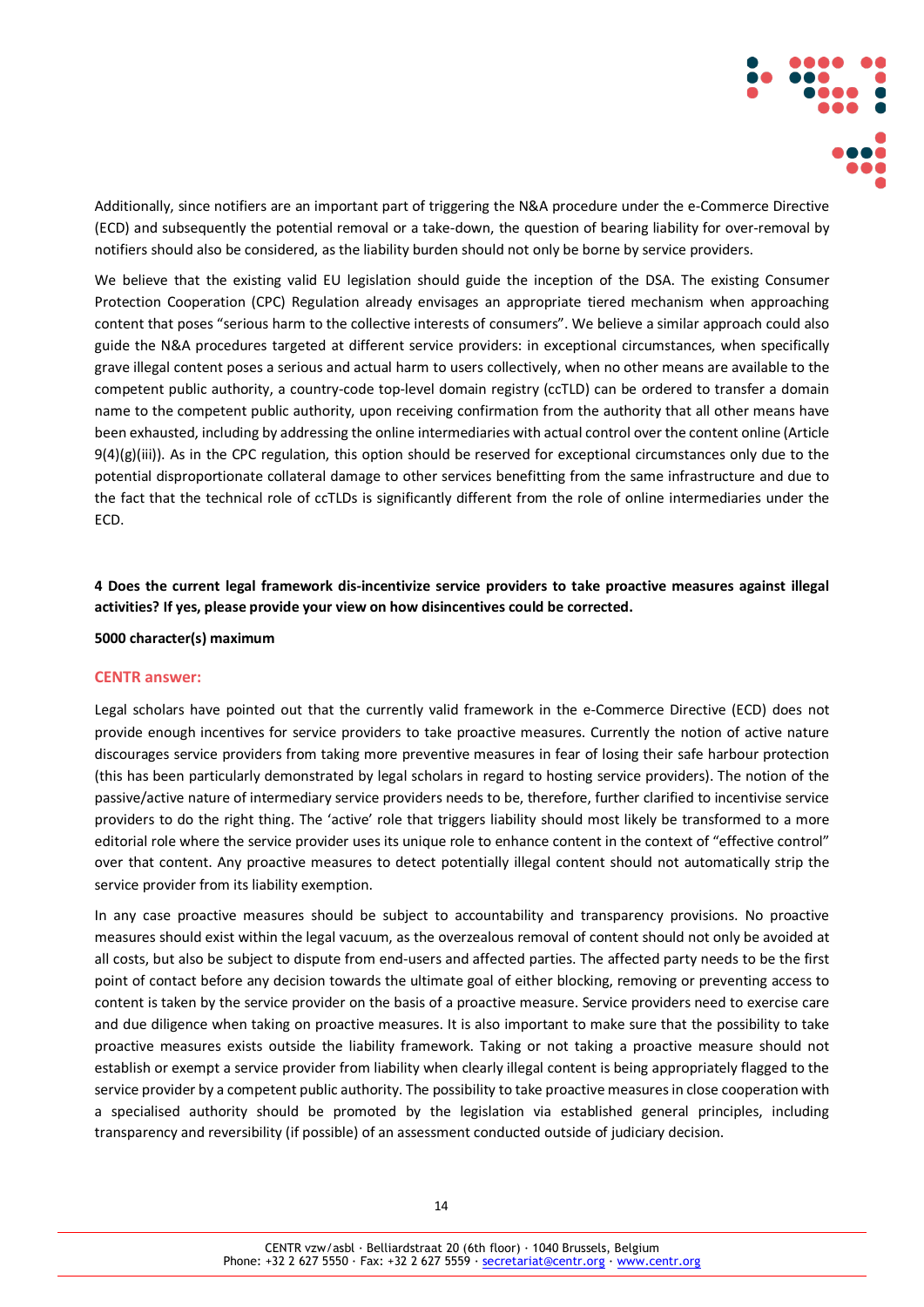

Furthermore, the concept of 'obtaining knowledge' that triggers the liability of a particular intermediary (relevant for hosting) should also be clarified to make sure that intermediaries are not automatically penalised for taking proactive measures in detecting potentially suspicious activity on their service. 'Obtaining knowledge' and failing to act should exist in the paradigm of a notification to and from a public competent authority. For example, obtaining knowledge of a clearly criminal activity and failing to act upon it in the context of a notification could mean the obligation of a service provider to report on the potentially criminal activity to specialised authorities when detecting such content as a result of proactive measures. If such criminal activity is confirmed by the competent authority as such, the operator is then obliged to act accordingly after being notified by the competent public authority.

It is important to maintain the decision-making over illegal content in the hands of competent public authorities, including courts, and not to shift the role of internet police towards private parties such as service providers. This situation of 'privatised enforcement' conflicts with the states' positive duty to ensure the protection of human rights in a democratic society.

Lastly, any proactive measures need to remain voluntary in their nature.

**5 Do you think that the concept characterising intermediary service providers as playing a role of a 'mere technical, automatic and passive nature' in the transmission of information (recital 42 of the E-Commerce Directive) is sufficiently clear and still valid? Please explain.**

**5000 character(s) maximum**

### **CENTR answer:**

Recital 42 of the e-Commerce Directive (ECD) aims to provide liability exemptions for intermediary service providers that have a role of a 'mere technical, automatic and passive nature' when transmitting or storing information. An intermediary role under the ECD is primarily linked to the role of a digital service that stores and/or transmits information online, the notion of passive/active intermediation is of secondary importance when initially establishing the status of liability exemption. These principles are important when considering 'new' services to be defined as online intermediaries, based on their technical role in storing and/or transmitting information.

Legal scholars note that online intermediaries will almost necessarily have some degree of involvement in the information stored and transmitted, at least in the form of making available tools for its uploading, categorisation and display, however this is not necessarily proof of their control over the content itself. AG Jääskinen in his Opinion in the CJEU L'Oréal (CJEU, C-324/09, L'Oréal v eBay International, 12 July 2011) case suggested that "'neutrality' does not appear to be quite the right test" for evaluating liability.

Considering the fact that the scope of the DSA is to encompass all "information society services" under Directive EU 2015/1535, further clarity on the scope of the DSA is needed.

The tackling of illegal content needs to be done as close to the content as possible, as already enshrined in the ECD. A number of new digital services have emerged since the negotiation of the ECD in 1999. However, it is worth stressing that the underlying internet infrastructure that allows the internet to function in a stable, resilient and secure way predates the legislative framework. Operators like country-code top-level domain name registries (ccTLDs) are not part of new digital services that were not in place when the ECD was negotiated. On the contrary, the fact that ccTLDs have consistently been delivering a stable and secure technical service for both end-users, as well as businesses and public services consistently over 3 decades, has significantly contributed to the stability and reliability of the internet in modern society.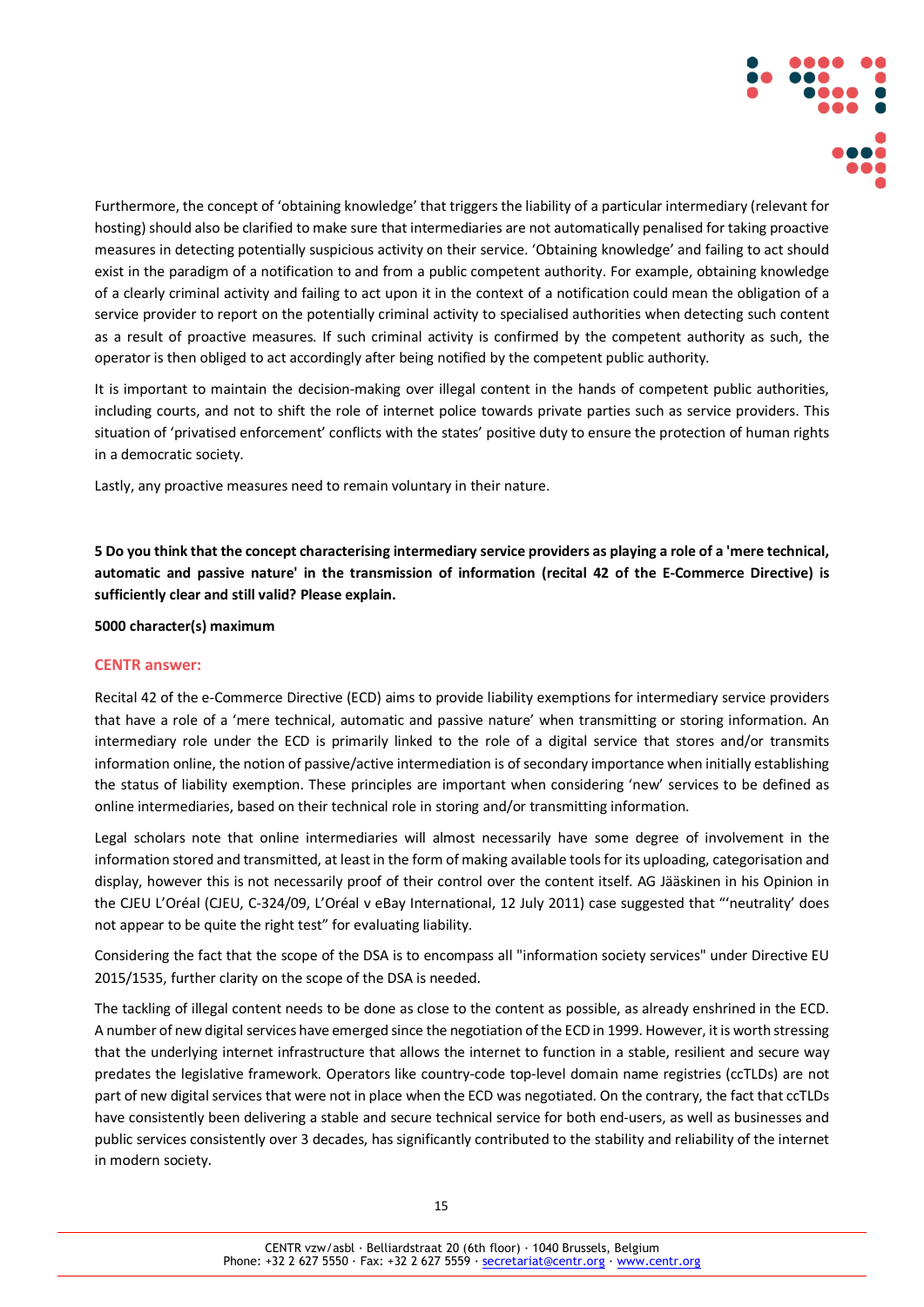

ccTLDs are in favour of creating more legislative clarity for technical actors and especially for the digital services with no effective control over the availability of content online. Hence, no statutory measures should or need to be imposed for purely technical actors without any effective control over content online. To reiterate, ccTLD registries do not host any content and no content passes through their infrastructure. Therefore, ccTLDs cannot be considered as online intermediaries under the ECD.

Furthermore, this clarity would also be beneficial to all public authorities and other stakeholders that wish an appropriate remedy when their rights have been breached online. The legislation should aim to treat the problem, rather than treating the symptoms.

ccTLDs as technical actors and maintainers of a crucial part of the internet infrastructure, the Domain Name System, need to be explicitly exempted from the scope of the DSA and its potential liability rules, due to the nature of the service they provide to the information society. As operators without any control for content availability online and due to their technical nature, it is disproportionate and unnecessary to impose any content moderation obligations on ccTLDs.

**6 The E-commerce Directive also prohibits Member States from imposing on intermediary service providers general monitoring obligations or obligations to seek facts or circumstances of illegal activities conducted on their service by their users. In your view, is this approach, balancing risks to different rights and policy objectives, still appropriate today? Is there further clarity needed as to the parameters for 'general monitoring obligations'? Please explain.**

### **5000 character(s) maximum**

### **CENTR answer:**

The prohibition of the general monitoring obligation as enshrined in Article 15 of the e-Commerce Directive (ECD) is an important principle that needs to be maintained and upheld in the DSA. It has been subject to extensive interpretation by the CJEU evident from a fairly large amount of jurisprudence on the issue. The principle of prohibition of the general monitoring obligation needs to be upheld and expanded to all digital services under the scope of the DSA in order to maintain the balance between providing a digital service and enforcing public policy interests. These two tasks need to be fundamentally separated from each other.

Additionally, it is noteworthy that unfortunately, there is hardly any CJEU case law which illustrates the difference between general and specific monitoring (the latter being permissible). There have been cases where the CJEU has clearly excluded some forms of monitoring from being imposed on intermediaries - for instance the SABAM cases Scarlet (CJEU, C-70/10, Scarlet Extended SA v SABAM, 24 November 2011) and Netlog (CJEU, C-360/10, SABAM v Netlog, 16 February 2012), where the Court held that requiring intermediaries to install a filtering system would oblige them to actively monitor all the data relating to each of their customers in order to prevent the future infringement of intellectual-property rights. In the view of the court this would be general monitoring, prohibited by Article 15(1) of the ECD. AG Cruz Villalón observed in Netlog that in order to "be effective, a filtering system has to be systematic, universal and progressive." It is clear that detecting illegal content requires scanning of all content, legal and illegal alike. The same is true for the stay-down obligation. To prevent the re-uploading of illegal content, the intermediary would have to continuously ("forever"?) monitor all traffic running through its infrastructure and block illegal uploads every time. Scholars mostly agree that such processes constitute general and not specific monitoring, as in order to "recognise" unwanted content within a collection of content, logically, each piece of content in that collection must be examined. There has been no real suggestion of any other feasible method of complying with the obligation to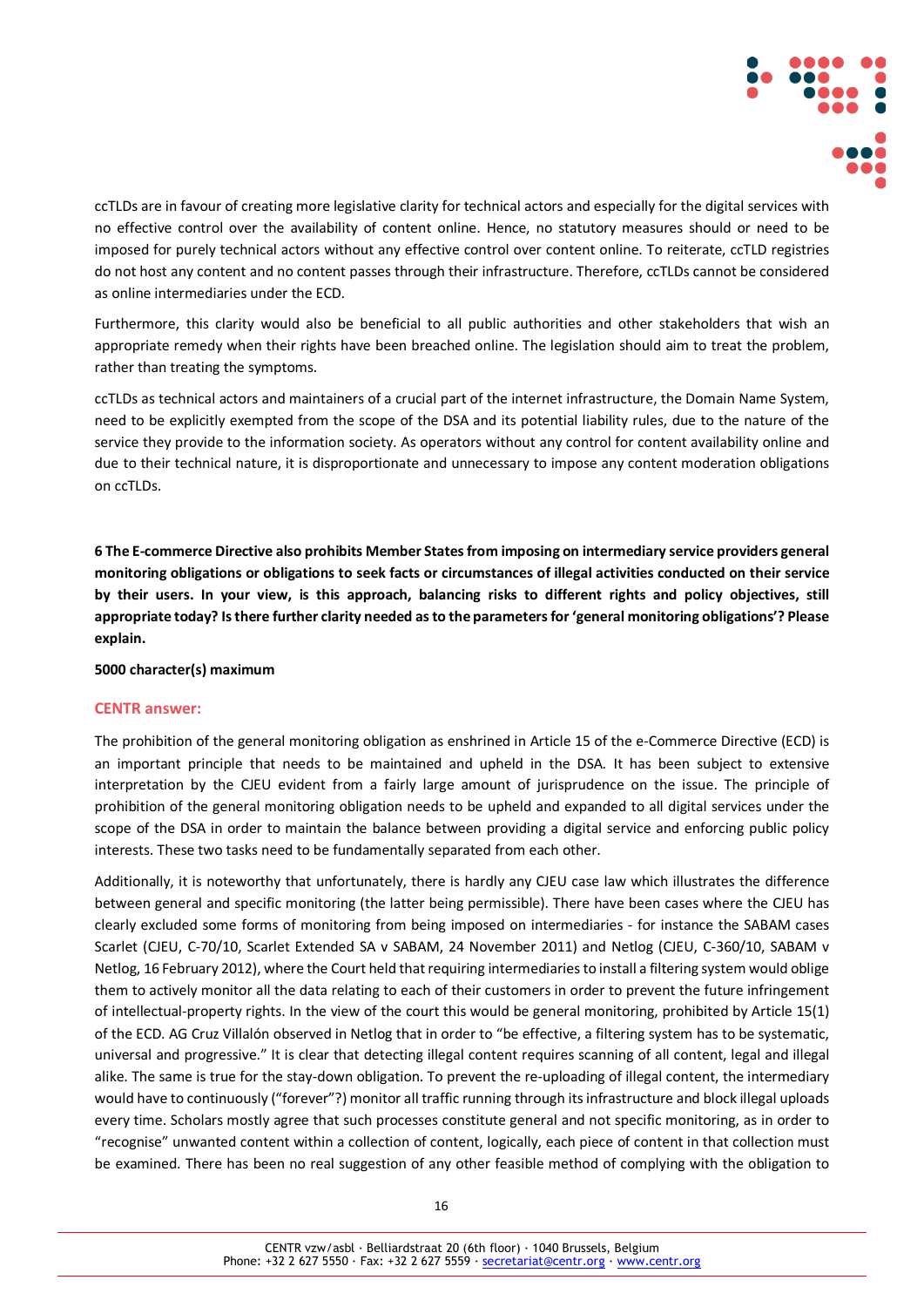

ensure the unavailability of illegal content and the stay-down obligation. Monitoring in specific cases should be interpreted quite literally: the monitoring of the activity of a specific individual or group of pre-identified users.

Furthermore, imposing any content monitoring obligations on technical operators like country-code top-level domain registries (ccTLDs) who do not have any effective control over content, nor pass or store any content through their infrastructure is meaningless. At the time of domain name registrations, typically no content is even online. Even a specific obligation to monitor domain name registrations would be counterproductive and ineffective, as content can (or cannot) appear at a much later stage.

In absence of any meaningful methods to ensure the stay-down of illegal content, no legal requirement of such type should be included in the legislation.

### **7 Do you see any other points where an upgrade may be needed for the liability regime of digital services acting as intermediaries?**

#### **5000 character(s) maximum**

### **CENTR answer:**

It is also noteworthy to point out the 'inequality of arms' situation when blocking injunctions concern purely technical intermediaries (e.g. Internet Service Providers (ISPs)) who fall under the 'mere conduit' liability exemption. The e-Commerce Directive (ECD) provides the opportunity to seek a court-ordered or administrative injunction against a service provider, irrespective of their liability exemption, requiring the termination or prevention of any infringement, including the removal of illegal information or the disabling of access to it. The fact that a purely technical intermediary can be ordered to terminate or prevent an infringement in a case where the service provider is neither a defendant, nor an applicant, puts a 'mere conduit' intermediary into a peculiar position vis-a-vis Article 47 of the EU Charter and its essential element of equality of arms, where all parties need to be on equal footing. There is a lack of legal certainty in regard to the technical intermediary liability for over-blocking, as Article 12 of ECD exempts a service provider from the liability for the third-party content but not from the liability for over-blocking in case of an overly-broad injunction order. Therefore, the injunctive order should define precisely what measures the technical service providers are required to implement, without the need for technical intermediaries to exercise any discretion in a case where they do not possess enough information or capacity to conduct the balancing act. A level of minimum harmonisation in conditions of injunctions orders (including in the context of private enforcement) against technical intermediaries is needed, including such procedural safeguards as: transparency to affected parties (blocking warning should clearly indicate the party or parties which obtained the order and indicate that the affected users have the right to challenge the order), and access to effective judicial remedy to challenge the injunction order.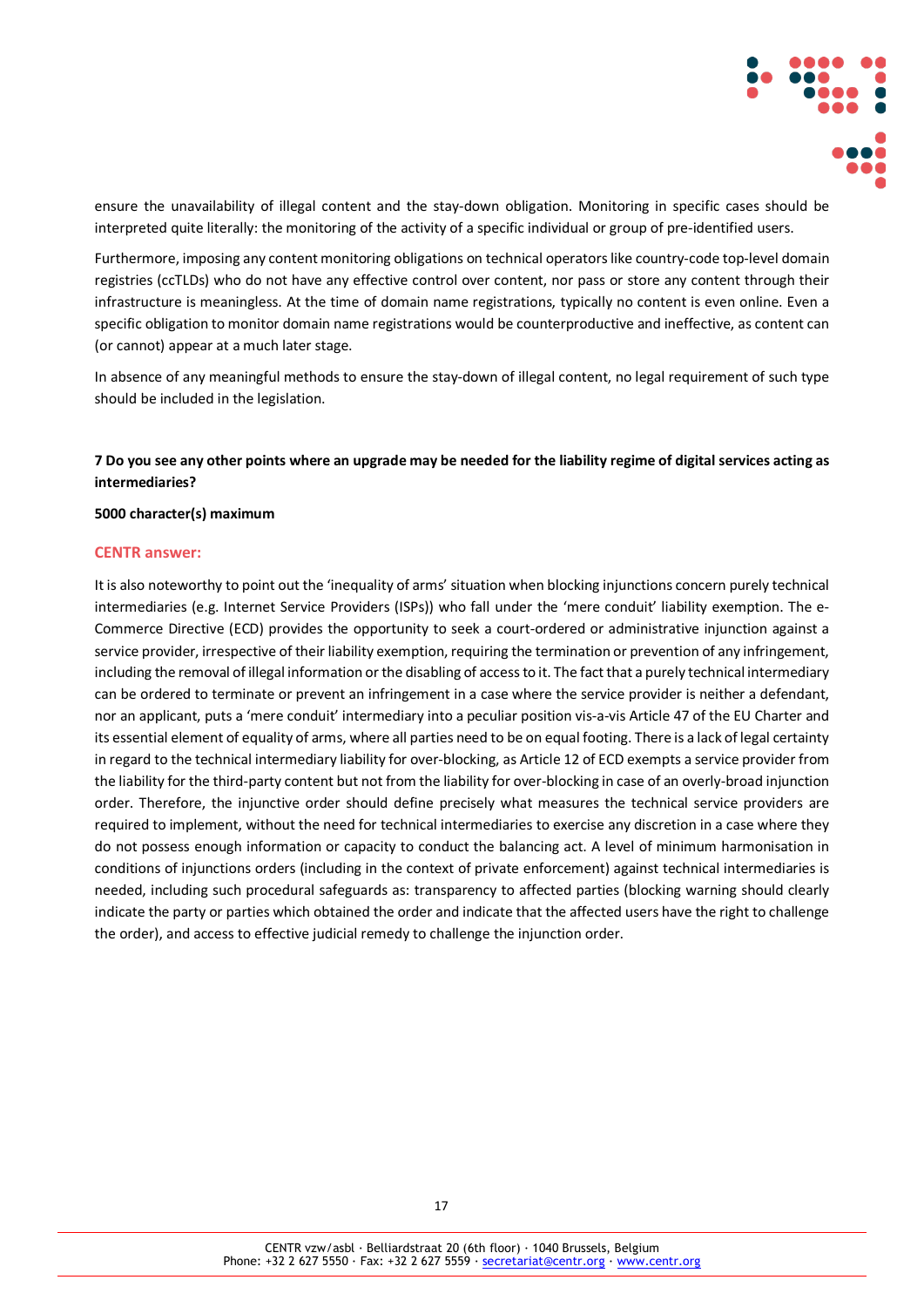

# **VI. What governance for reinforcing the Single Market for digital services?** Main issues

**1 How important are digital services such as accessing websites, social networks, downloading apps, reading news online, shopping online, selling products online in your daily life or your professional transactions? (Options: rate with 5 stars max)**

- Overall **5**
- Those offered from outside of your Member State of establishment **5**

The following questions are targeted at digital service providers

**10 Are there other issues you would consider necessary to facilitate the provision of cross-border digital services in the European Union?**

**3000 character(s) maximum**

### **CENTR answer:**

CENTR, the association of European country-code top-level domain registries (ccTLDs), such as .nl and .ee, supports existing EU efforts in promoting the cross-border provision of electronic identification (eID) under the currently valid eIDAS framework. Some ccTLDs are using state-provided solutions or private solutions for the electronic identification of domain name holders (depending on the availability of such solutions in a concrete Member State). By adopting eID schemes, the Member States can not only support the better provision of cross-border services across the EU, but inadvertently support the provision of more trustworthy information upon registration of domain names. The few ccTLDs that have adopted eID solutions in their registration process report that these have indirectly caused a reduction of online abuse within their namespaces. This not only improves the quality of registration data, but also may have an indirectly positive impact on less abusive behaviour online, as it is unlikely that those with bad intentions would register a domain name using their correct personal information. The EU can play a more invigorating role in ensuring support for the development of public and private eID solutions across all Member States, that can amongst other things also be used to support verification efforts of domain name holders' registration data.

### **11 What has been the impact of COVID-19 outbreak and crisis management measures on your business' turnover**

Significant reduction of turnover Limited reduction of turnover No significant change Modest increase in turnover Significant increase of turnover

**Other**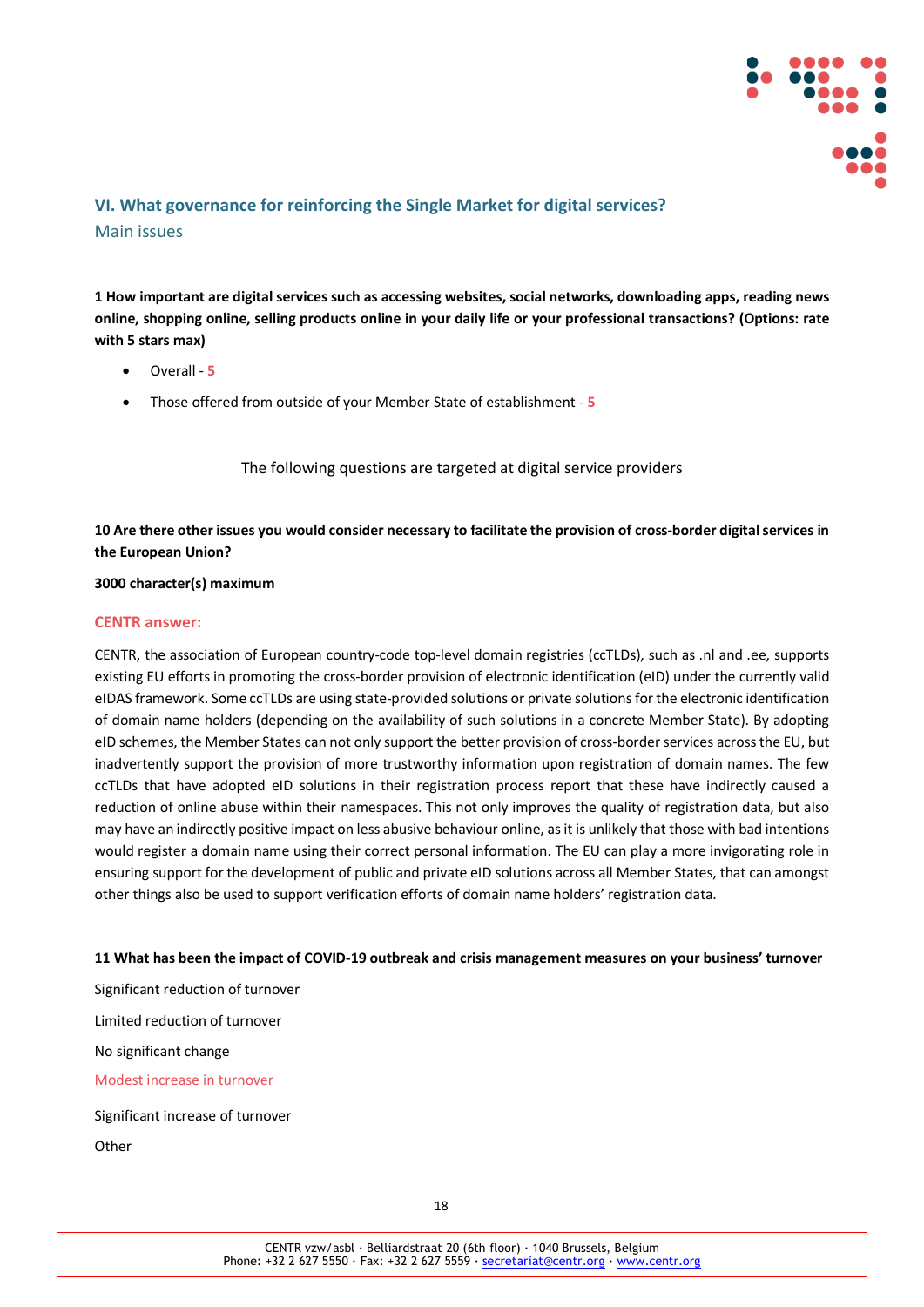

### **14 Please explain**

**3000 character(s) maximum**

#### **CENTR answer:**

The COVID-19 pandemic has forced more businesses and individuals to move online. Based on a sample of 25 ccTLDs, the number of new domains registered in April 2020 is up 20% from the same time a year earlier (according to CENTR research). At the same time, COVID-19 related registrations represented just 0.8% of all newly registered domain names across a sample of 12 ccTLDs between January and March 2020. The increased numbers of registrations are most likely explained by the growing need for businesses to move online in times when face-to-face contact is restricted.

More information available here:<https://centr.org/news/blog/is-the-lockdown-driving-domain-registrations.html>

The following questions are targeted at all respondents

### Governance of digital services and aspects of enforcement

**4 What information should competent authorities make publicly available about their supervisory and enforcement activity?**

### **3000 character(s) maximum**

### **CENTR answer:**

Competent authorities should regularly provide public information and results of their enforcement and supervisory activity. This is important for raising public awareness and for ensuring public accountability of supervisory authorities. The reports need to provide numbers of suspended and blocked accounts, URLs etc as a result of the enforcement activities.

When restraining access to particular URLs, accounts and similar it is important to ensure that warning pages and disclaimers publicly include the reason for such access restriction, including the competent enforcement authority responsible for the action, and information on exercising the judicial remedy. End-users need to know and be informed of why particular content is restricted for them and to recourse to an appropriate judicial action against the enforcement authority responsible for content restriction.

Additionally, individuals behind the suspended accounts and blocked websites need to be able to object and provide additional information when they are being subject to enforcement activities and before the most drastic measure is taken, as their accounts and websites can be compromised without their knowledge and any wrong-doing on their behalf.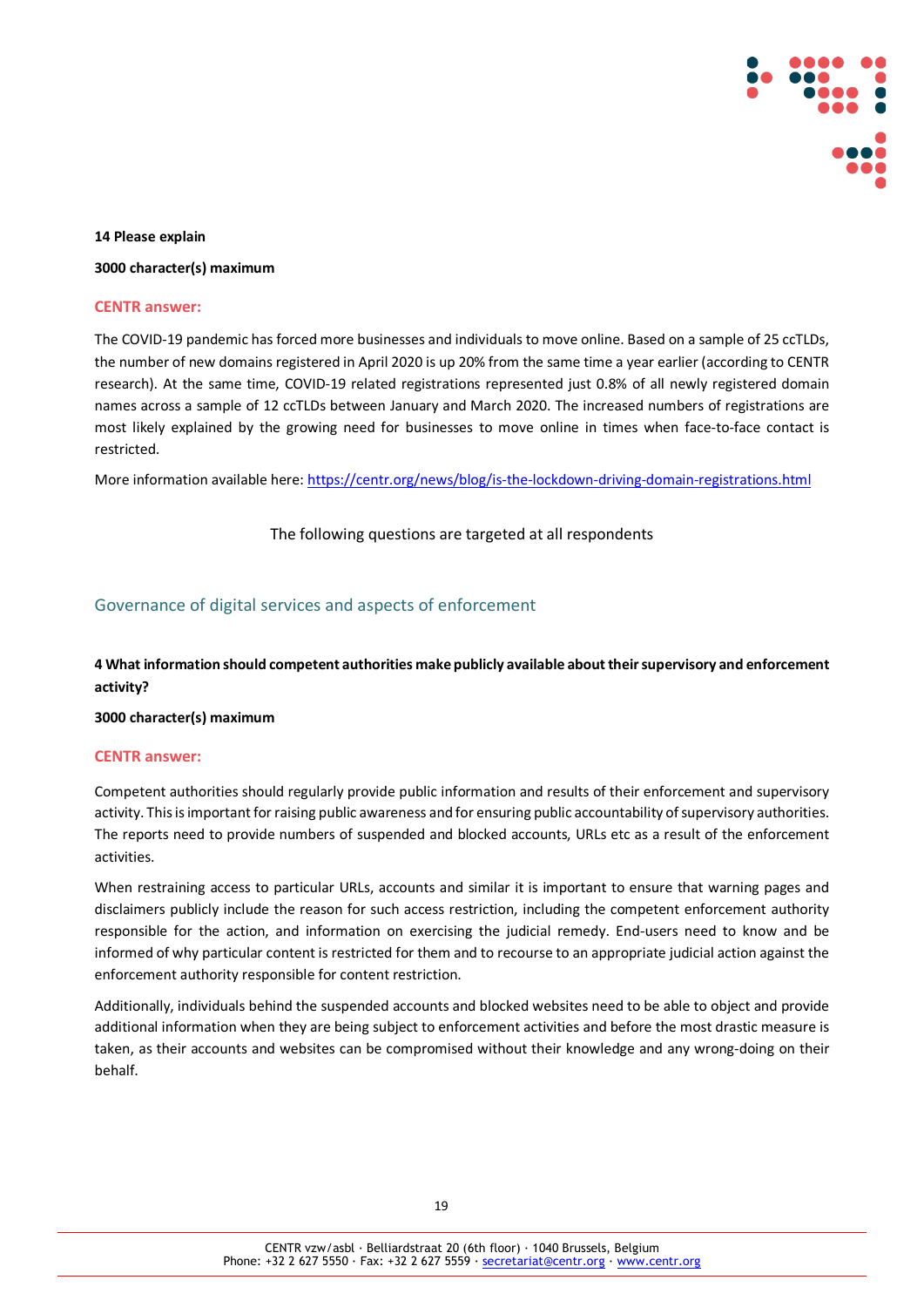

### **6 In your view, is there a need to ensure similar supervision of digital services established outside of the EU that provide their services to EU users?**

Yes, if they intermediate a certain volume of content, goods and services provided in the EU

Yes, if they have a significant number of users in the EU

No

**Other** 

I don't know

### **7 Please explain**

### **3000 character(s) maximum**

### **CENTR answer:**

The approach taken must be global if it is to have the effect of protecting users. If EU companies are subject to different regulatory burdens this risks penalising EU companies. The real solution to this challenge is likely to be moving partner governments globally to a shared position and CENTR members, European national country-code toplevel domain registries (ccTLDs), welcome and encourage further efforts to this end.

In order to make sure that non-EU service providers are under the scope of the DSA and adhere to the EU legislation, the existing approach enshrined in the GDPR could be of guidance: i.e. an obligation to designate a representative in the EU.

**8 How should the supervision of services established outside of the EU be set up in an efficient and coherent manner, in your view?**

### **3000 character(s) maximum**

### **CENTR answer:**

All non-EU service providers providing a service to EU citizens should be required to designate an EU representative. The representative should act on behalf of the service provider and may be addressed by any supervisory authority in its country of establishment.

However, there should be an opportunity for the EU to take collective enforcement action against non-EU digital service providers in cases where the collective interests of many end-users across the EU are at stake.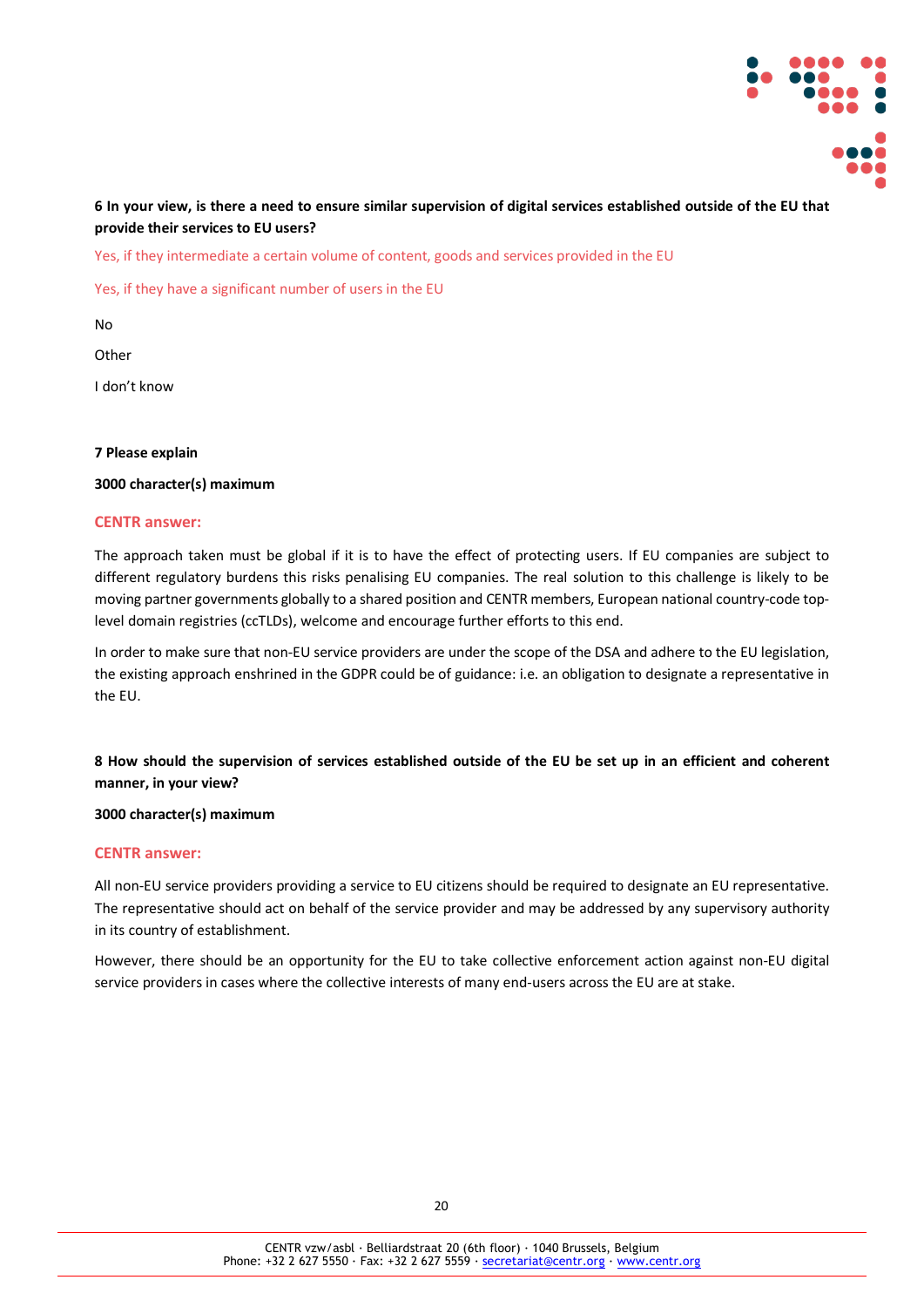

**9 In your view, what governance structure could ensure that multiple national authorities, in their respective areas of competence, supervise digital services coherently and consistently across borders?**

**3000 character(s) maximum**

### **CENTR answer:**

Any supervision activities should be conducted as closely to the national level as possible, in order to respect the principle of subsidiarity and the need to ensure the decision-making is made as closely to the service provider and in its country of establishment. In the case of non-EU service providers, the country where the EU representative is established should also be the place for its supervision. In order to facilitate the cross-border exchange, a network of national supervision authorities, e.g. similar to a Consumer Protection Cooperation Network, could be desirable for supervision authorities to come together, exchange good practices and where needed to engage in a coordinated cross-border action.

In addition, all supervisory authorities on the national level need to be adequately resourced, staffed and financed in order for them to fulfil their duties in a most effective way. Where necessary, existing public competent authorities like consumer protection, health, data protection, ombudsperson etc need to be engaged in any additional enforcement and supervisory activities that might derive from the DSA. These need to be adequately based on their existing legal bases and reflected by additional resources assigned by the Member States.

### **Final remarks**

**Should you wish to upload a position paper, article, report, or other evidence and data you would like to flag to the European Commission, please do so.**

### **CENTR answer:**

[CENTR paper on domain name registries and online content](https://centr.org/library/library/policy-document/domain-name-registries-and-online-content.html)

### **2 Other final comments**

### **3000 character(s) maximum**

### **CENTR answer:**

To summarise:

- ccTLDs, as technical operators of the internet infrastructure are not considered to be 'online intermediaries' under the current valid legislative framework in the EU.
- ccTLDs maintain a crucial part of the internet infrastructure that underlies the provision of e-commerce and other digital services online, the DNS, yet ccTLD registries do not host any content and no content passes through their infrastructure at any point.
- Due to their limited technical role ccTLDs cannot remove illegal content, and there is little they can do to effectively respond to the availability of illegal content online, even if notified of its existence.